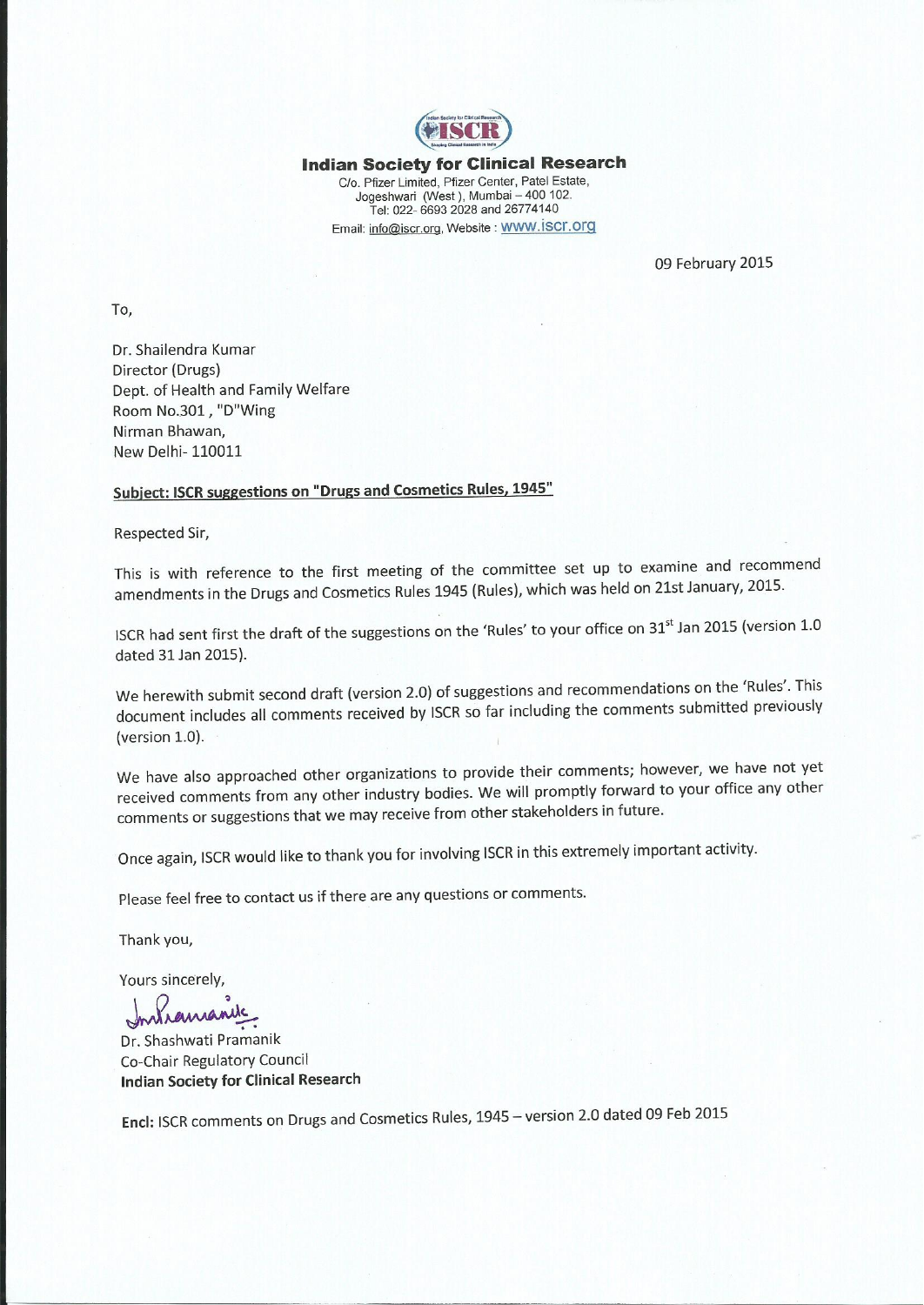

# Suggestions / Recommendations on the Drugs and Cosmetics Rule, 1945

**Version 2.0**

**09 Feb 2015**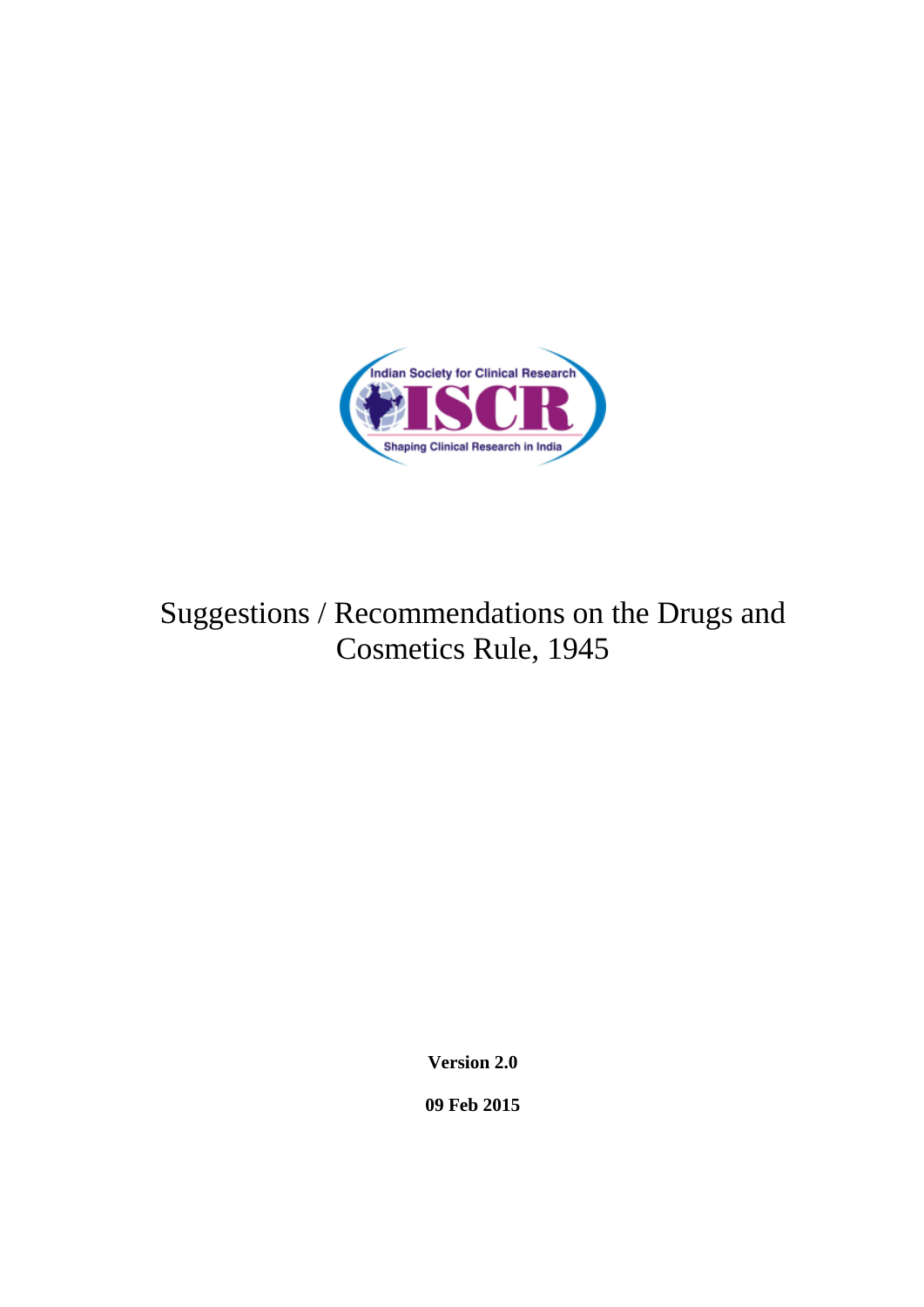

Suggestions/ recommendations on the Drugs and Cosmetics Rule, 1945

**PREAMBLE:** MoHFW (ministry of health and family welfare) has constituted a committee for examining and recommending amendments in the Drugs & Cosmetics Rules 1945. The first meeting of the Committee was held under the Chairmanship of Joint Secretary (Regulation), Department of Health and Family Welfare on 21st January, 2015. ISCR was asked to provide suggestions and recommendations in the Drugs & Cosmetics Rules pertaining to Clinical Trials of drugs.

ISCR has previously submitted initial comments (version 1.0 dated 31 Jan 2015) to MoHFW.

Additional comments which were received post submission of initial draft have been considered and included in this revised document (**Version 2.0**).

#### **Comments/Suggestions:**

#### **1: Proposed format of application for conduct of clinical trials**

Currently, the Form 44 is the format for "**Application for grant of permission to import or manufacture a New Drug or to undertake clinical trial".** It is proposed to separately include a new & simple form for application for clinical trials. The Form may be called Form 44 A. This form should be used to apply for clinical trials, whether single drug / Fixed dose combination / Biologicals / Vaccines. Proposed format of Form 44 A is given in **Annexure 1**.

There is also a need to provide clarity on which studies require approval which studies does not require permission. ISCR suggests that new rules provide clarity on the matter.

#### **2: Proposed Format of permission for clinical trials**

Drugs & Cosmetics Rule 122DA (3) states that "The licensing Authority after being satisfied with the clinical trials, shall grant permission in Form 45 or Form 45-A or Form 46 or Form 46-A, as the case may be, subject to the conditions stated therein". However, **FORM 45 is "***Permission to import Finished Formulation of a New Drug"; FORM 45-A is "Permission to import raw material (new bulk drug substance)"; Form 46 is Permission / Approval for manufacture of a new drug formulation & Form 46 A is Permission / Approval for manufacture of raw material.* 

The current format of clinical trial permissions issued by DCGI office does not conform to any of these formats. Hence, it is proposed to include a new form for permission for conduct of clinical trials. The Form may be called Form 45 AA. Proposed format of Form 45 AA is given in **Annexure 2**.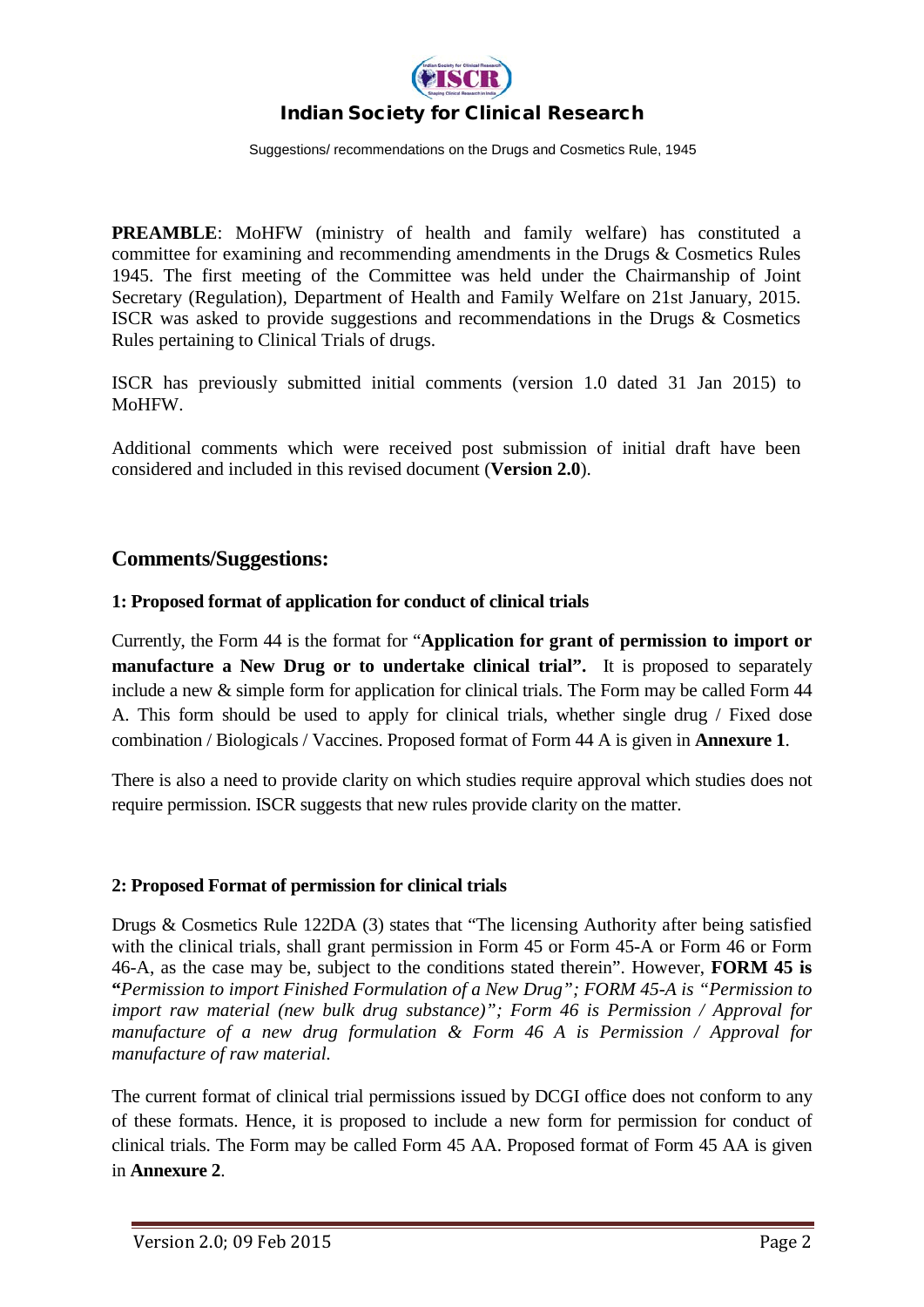

Suggestions/ recommendations on the Drugs and Cosmetics Rule, 1945

#### **3: Export of biological samples to central laboratories outside India [Export NOC]**

Currently there is no provision/rule/forms of issuing Export NOC for exporting the biological samples originating from clinical trial participants to the central laboratory located in other countries. It is proposed to frame rules in this regard and include a new form for application for export of biological samples and permission for exporting biological samples. These Forms may be given name as Form 44 B & Form 45 B respectively. Proposed format of Form 44 B & Form 45 B is given in **Annexure 3** & **Annexure 4**.

#### **4. License for import/Manufacture of investigational drug to be used in clinical trials**

There are no specific rules /forms for this licence. Currently the practice followed by CDSCO for import of drugs for clinical trials is as per the rules for import of drugs for the purpose of examiniation, test or analysis (Rule 33, 34, 35, 86, 87, 96-106 etc.). Similarly, the practice followed for the manufacture of drugs for clinical trials is is as per the rules for manufacture of drugs for the purpose of examiniation, test or analysis (Rule 89, 90, 91, 92, 93).

It is important to differentiate between import/manufacture of drugs for the purpose of examination, test or analysis (drugs to be used at testing laboratories) and the import of drugs for the purpose of clinical trials (drugs to be used by the trial participants). It is therefore proposed to include 'clinical trial' term in all associated rules as we have suggested in the existing rules and forms described below or to frame separate rules for import and/or manufacture of drugs for the purpose of clinical trials.

Similarly, there are no dedicated forms for the application and permission grant for import licence for drugs used in clinical trials. Per current practice, Form 11 and 12 are being used and the validity period of 1 year which is applicable for testing and analysis is also being applied for clinicla trials. Hence we are recommending **Form 11AB and Form 12AB** for use of drugs in clinical trials, wherein it is proposed to increase the validity of Import License for the entire duration of clinical trial. Proposed format of separate Form to be used to apply for import/maufacture of drugs for clinical trial are provided in **Annexure 5 & Annexure 6**. Format of permission granted for import/maufacture of drugs for clinical trial are provided in **Annexure 7 & Annexure 8.**

#### **5. Protocol Amendments**

As per current practice , applications for Protocol Amendments during the conduct of clinical trial are being made based on the checklists provided by CDSCO. ISCR suggests that elements of these checklists be converted into a proper regulatory framework that can be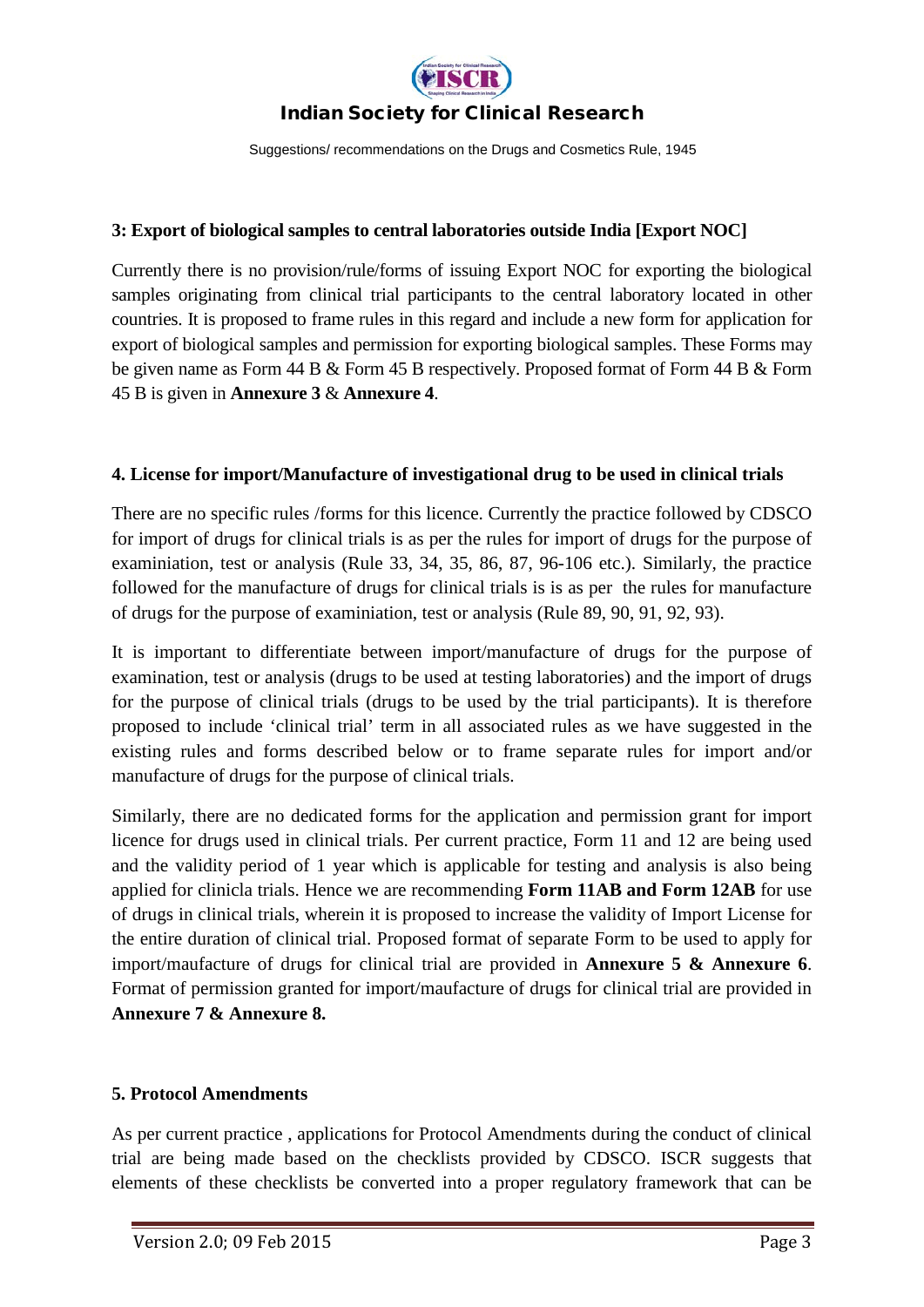

Suggestions/ recommendations on the Drugs and Cosmetics Rule, 1945

included in the Drugs & Cosmetics Rules . Criteria deciding Major and minor protocol amendments should be further clarified and their regulatory approval process should be accordingly amended and included in the rules. Criteria need to be defined for which protocol amendments will be referred for Subject Expert Committee (SEC) deliberations. Currently, protocol amendment approval is a considerable bottle neck in study continuity, and it is taking invariable time because of ambiguity in process followed by HA for approvals.

There are no prescribed rules for addition of Investigator sites and other site related changes. It is proposed to include rules for such amendments in the clinical trial after initial approval is granted by licensing authority.

#### **6. Investigator Undertaking**

As per Rule 122 DAB of Drugs & Cosmetics Act, Schedule Y as amended by GSR 53(E) dated 30 Jan 2013; "the Investigator shall report all serious and unexpected adverse events to the Licensing Authority as defined under clause (b) of Rule 21, the Sponsor or his representative whosoever had obtained permission from the Licensing Authority for conduct of the clinical trial and the Ethics Committee that accorded approval to the study protocol, within twenty four hours of their occurrence as per Appendix XI". However, the Appendix VII (Undertaking by the Investigator) clause (x) states "I agree to inform all unexpected serious adverse events to the Sponsor as well as the Ethics Committee within seven days of their occurence."

It is proposed to amend the Appendix VII of the Schedule Y to bring it in alignment with the existing rules.

#### **7. SAE Compensation**

See **Appendix 9** for changes suggested in the regulations related to SAE Compensation.

#### **8. Study Status Reports**

Rule 122DAC (1) clause (d) states that "Annual status report of each clinical trial, as to whether it is ongoing, completed or terminated, shall be submitted to the Licensing Authority and in case of termination of any clinical trial the detailed reasons for the same shall be communicated to the said Licensing Authority".

There is a need to create a format for submission of ASR to have a consistency across industry in its submission.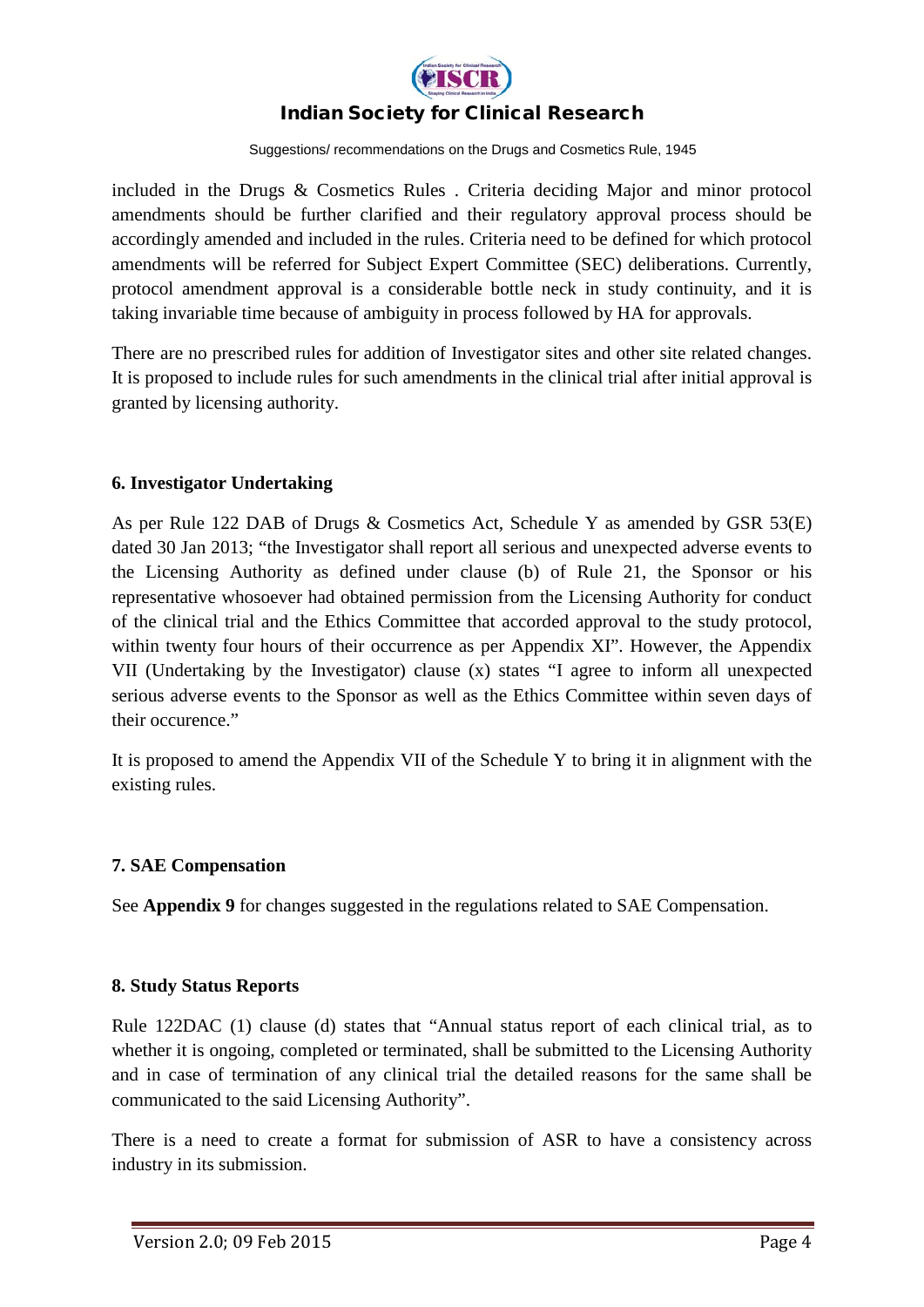

Suggestions/ recommendations on the Drugs and Cosmetics Rule, 1945

#### **9. Changes suggested in Schedule Y**

- Schedule Y needs to be split into specific categories.
	- 1. Requirements AND GUIDELINES for permission to IMPORT AND / OR MANUFACTURE of New Drugs FOR SALE (NDA)
	- 2. Requirements AND GUIDELINES for permission to UNDERTAKE CLINICAL TRIALS (IND)
- Specific regulations should be included on
	- 1. Informed Consent ( along the lines of 21 CFR part 50 )
	- 2. Ethics Committee ( along the lines of 21 CFR 56)

See **Appendix 10** for other changes suggested in Schedule Y.

#### **10. Other Changes**

See **Appendix 11** for other changes suggested in Drugs & Cosmetics Rules related to Clinical Trials.

**It is pertinent to note that the permissions for conduct of Clinical Trial; permission to import investigational drug for the study and permission to export the biological samples from the trial participants are all issued together. ISCR is fully supportive of this practice and would request this practice to continue.**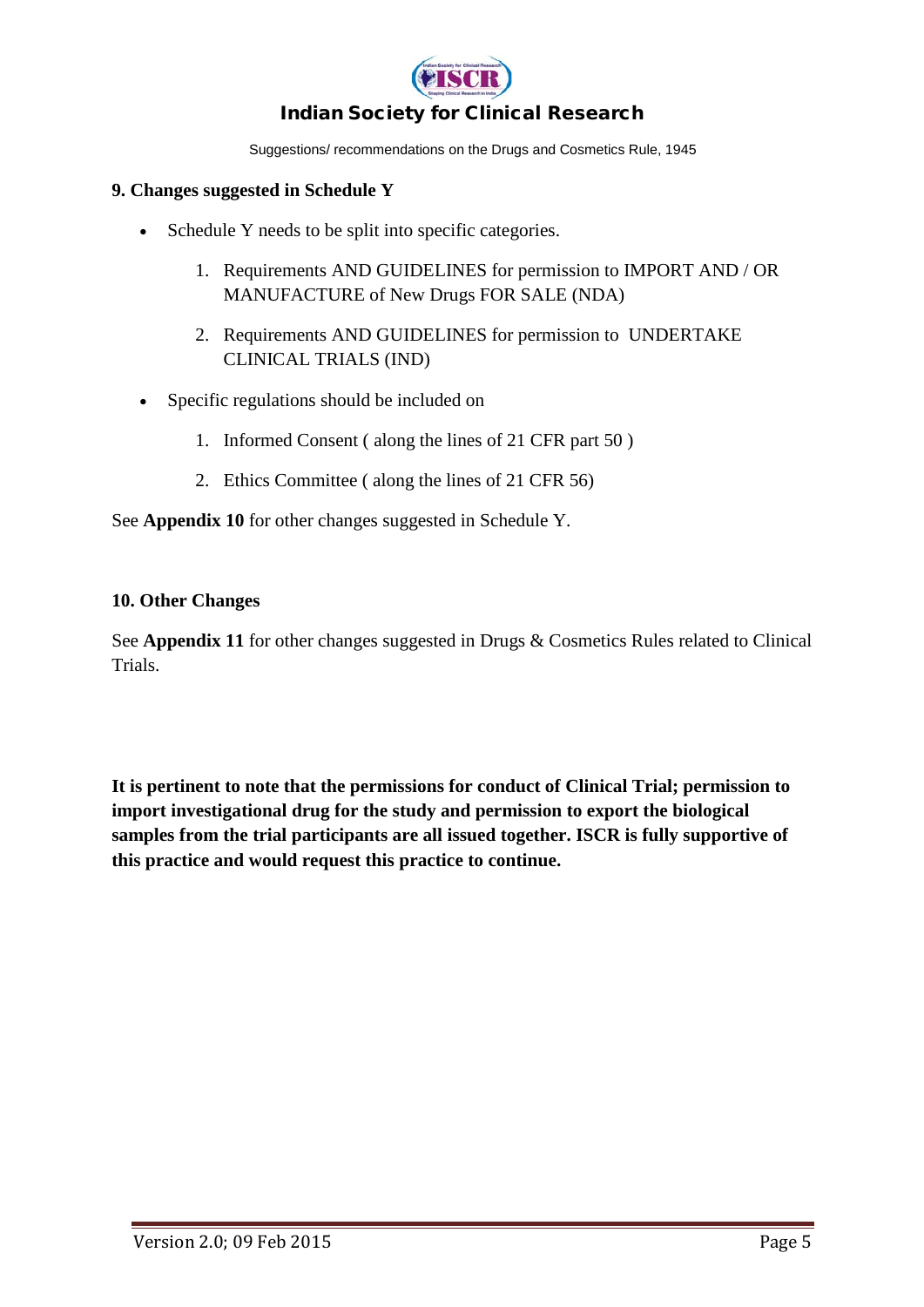

Suggestions/ recommendations on the Drugs and Cosmetics Rule, 1945

### **Annexure 1: Proposed Format of Form 44 A**

#### **FORM 44 A**

(*See* rules 122A, 122B, 122D and 122 DA)

#### *Application for grant of permission to undertake clinical trial.*

I/We\*………………………………………… of M/s.........................………….. (address) hereby apply for grant of permission for clinical trial of ………….(drugs names). The necessary information / data is given below :

1. Type of Clinical Study:

Local/ Global:

Phase I/ Phase II/ Phase III/ Phase IV/ PMS:

- 2. Protocol No.
- 3. Protocol Title:
- 4. *Particulars of new drug :* 
	- (1) Name of the drug.
	- (2) Dosage form.
	- (3) Composition of the formulation :
	- (4) Test specification. (i) active ingredients. (ii) inactive ingredients.
	- (5) Pharmacological classification of the drug.
	- (6) Indications for which proposed to be used.
	- (7) Manufacturer of the raw material (bulk drug substances).
	- (8) Patent status of the drug.

2. Data submitted along with the application (as per Schedule Y with indexing and page numbers:)

- 1. Chemical and Pharmaceutical information.
- 2. Animal Pharmacology.
- 3. Animal Toxicology.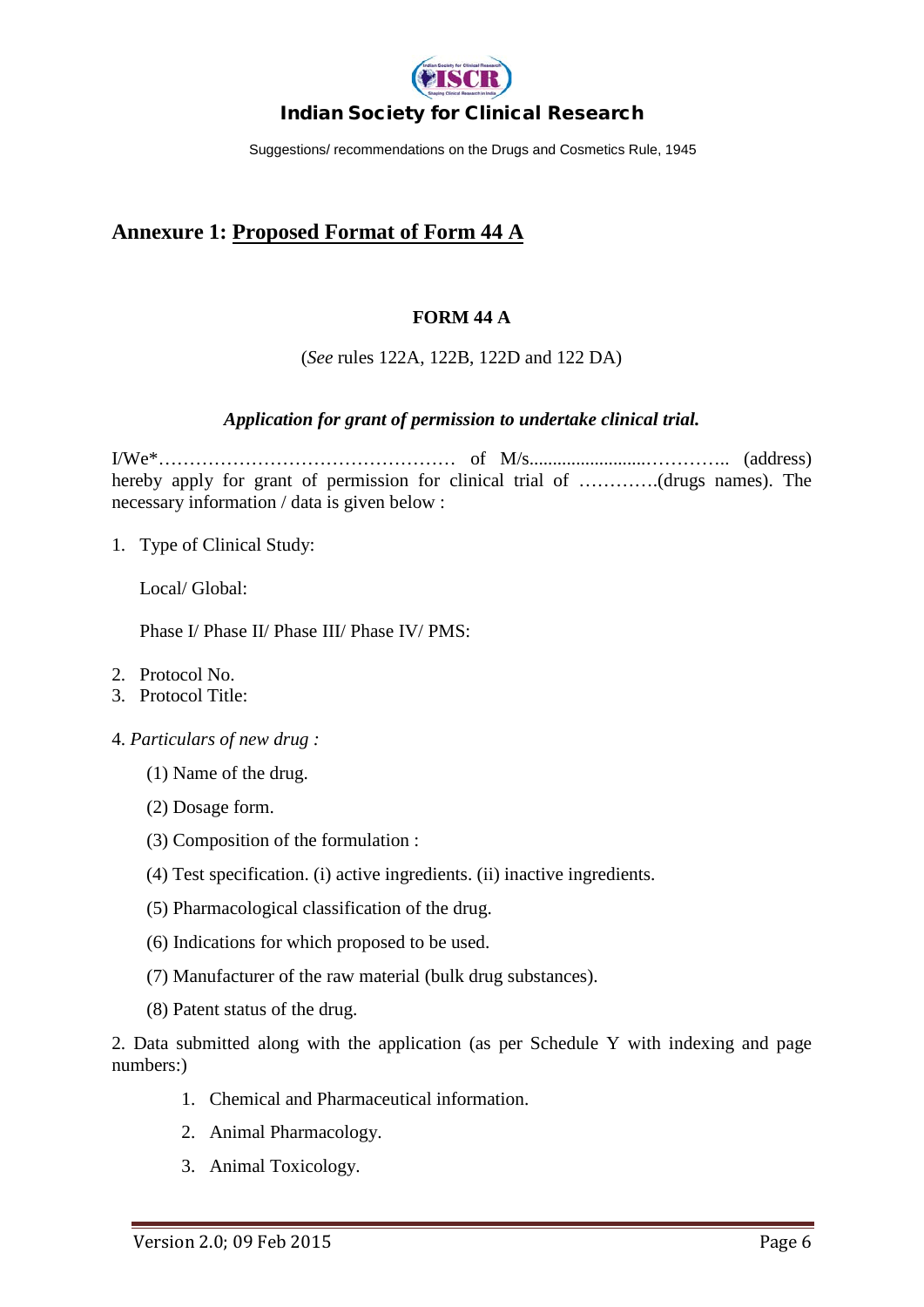

Suggestions/ recommendations on the Drugs and Cosmetics Rule, 1945

- 4. Human / Clinical Pharmacology (Phase I).
- 5. Exploratory Clinical Trials (Phase II).
- 6. Confirmatory Clinical Trials (Phase III) (including published review articles)
- 7. Bio-availability, dissolution and stability study data.
- 8. Regulatory status of the drug in India and other countries
- 9. Regulatory status of the study in India and other countries
- 10. Application for test license
- 11. Other required information, as may deemed necessary by the new rules

A total fee of rupees............................................(in words)............................. has been credited to the Government under the Head of Account...............................(Original receipt is enclosed).

Dated :..... *Signature…………….....* 

*Designation…………….* 

**Note:** *\*Delete whichever is not applicable.*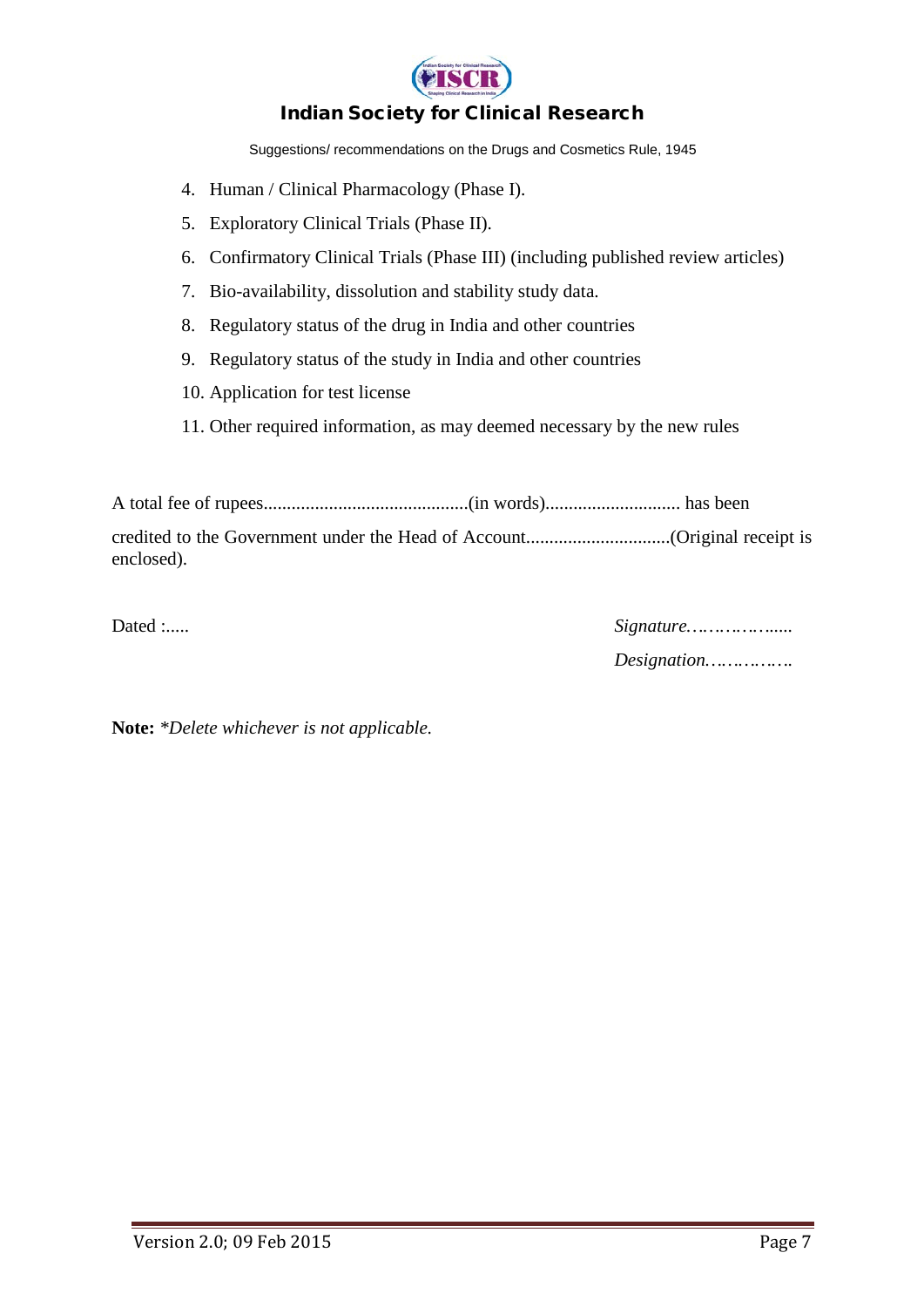

Suggestions/ recommendations on the Drugs and Cosmetics Rule, 1945

### **Annexure 2: Proposed format of Clinical Trial Permissions**

#### **FORM 45AA**

#### (See Rules 122DA, 122DAA, 122DAB, 122DAC)

#### **Permission for conduct of a clinical trial**

Number of the permission and date of issue—

M/s ————————————————— of ————————————— (address) is hereby permitted to conduct of clinical trial <study identifier> as per the provisions of Drugs & Cosmetics Rules under rule 122DA of the Drugs and Cosmetics Rules, 1945; as per the protocol <*protocol identifier / version number*> submitted to this **Directorate** 

Investigators approved to participate in the study are as follows:

1)

2)

Dated Signature

Name and the designation of Licensing Authority

#### **This clinical trial permission is subject to the following conditions:**

(a) Clinical trial shall be conducted in compliance with the approved protocols, requirements of Schedule Y annexed to these rules, Good Clinical Practice Guidelines for conduct of clinical trials in India and other applicable regulations;

(b) Approval of the Ethics Committee shall be obtained before initiation of the study;

(c) Clinical trial shall be registered at Clinical Trials Registry of India before enrolling the first patient for the study;

(d) Annual status report of each clinical trial, as to whether it is ongoing, completed or terminated, shall be submitted to the Licensing Authority and in case of termination of any clinical trial the detailed reasons for the same shall be communicated to the said Licensing Authority;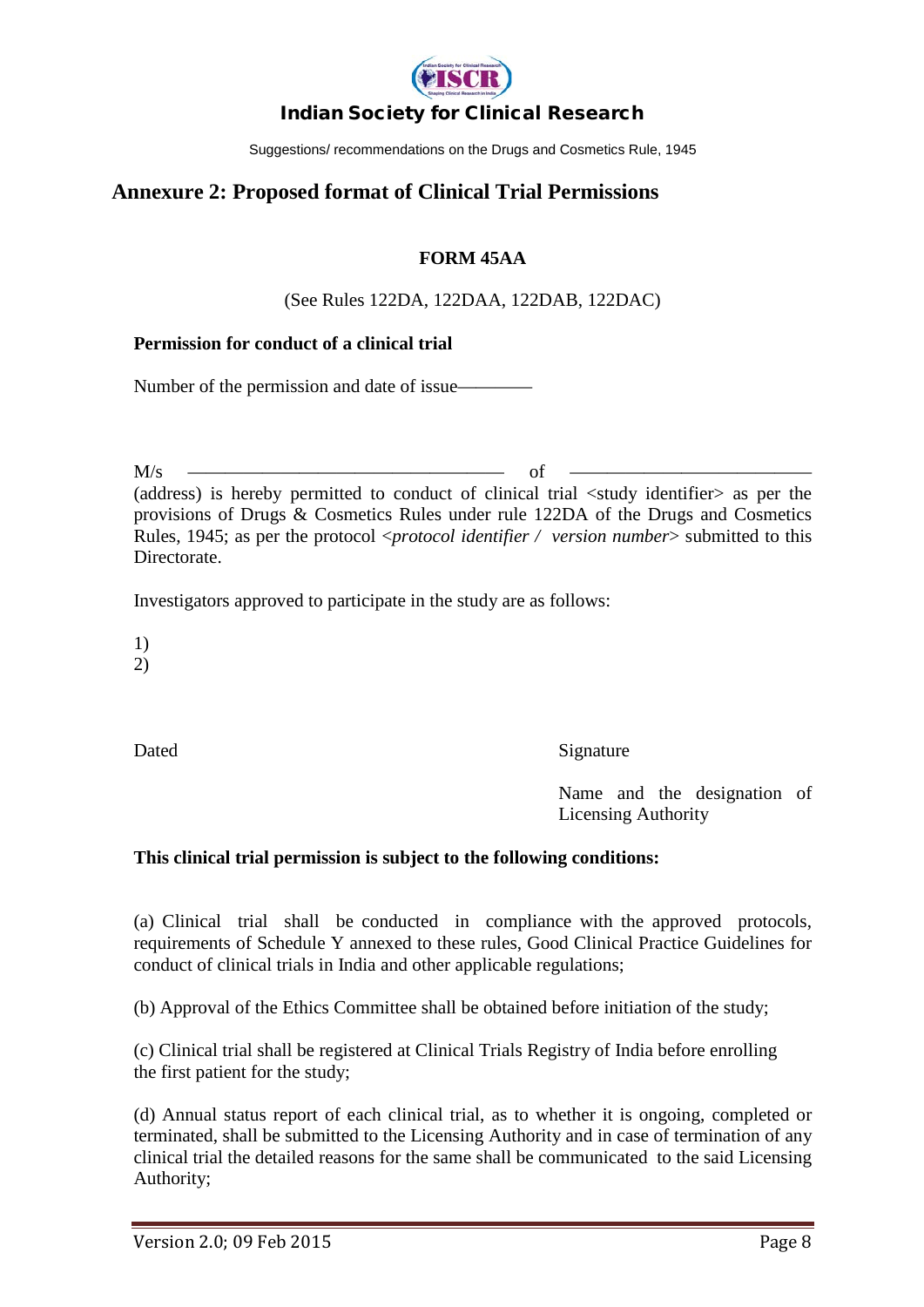

Suggestions/ recommendations on the Drugs and Cosmetics Rule, 1945

(e) Any report of serious adverse event occurring during clinical trial to the subject, after due analysis, shall be forwarded within **fourteen** days of its **occurrence** as per Appendix XI and in compliance with the procedures prescribed in Schedule Y;

(f) In case of an injury or death during the clinical trial to the subject of the clinical trial the applicant shall provide complete medical management and compensation in the case of trial related injury or death in accordance with Rule 122 DAB and the procedures prescribed under Schedule Y, and the details of compensation provided in such cases shall be intimated to the Licensing Authority in accordance with Rule 122 DAB and the procedures prescribed under Schedule Y.

(g) The premises of Sponsor including their employees, subsidiaries and branches, their agents, contractors and sub-contractors and clinical trial sites shall be open to inspection by th e officers authorized by the Central Dr ugs Standard Control Organization, who may be accompanied by an officer of the State Drug Control Authority concerned, to verify compliance to the requirements of Schedule Y, Good Clinical Practices guidelines for conduct of clinical trials in India and other applicable regulations;

(h) The Sponsor including their employees, subsidiaries and branches, their agents, contractors and sub-contractors and clinical trial sites and the investigator shall allow officers authorized by the Central Drug Standard Control Organization, who may be accompanied by an officer of the State Drug Control Authority concerned, to enter with or without prior notice, any premises of sponsor including their employees, subsidiaries and branches, their agents, contractors and sub-contractors and clinical trial sites to inspect, search and seize any record, data, document, books, investigational drugs etc. related to clinical trials and provide adequate replies to any queries raised by the inspecting authority in relation to the conduct of clinical trial;

(i) Clinical trial shall be conducted only at those sites which are institutes/hospitals having adequate emergency facilities and duly registered Institutional Ethics committees.

(j) The details of payment honorarium financial support/fees paid by the Sponsor to the Investigator(s) for conducting the study shall be made available to this directorate before initiation of each of the trial sites.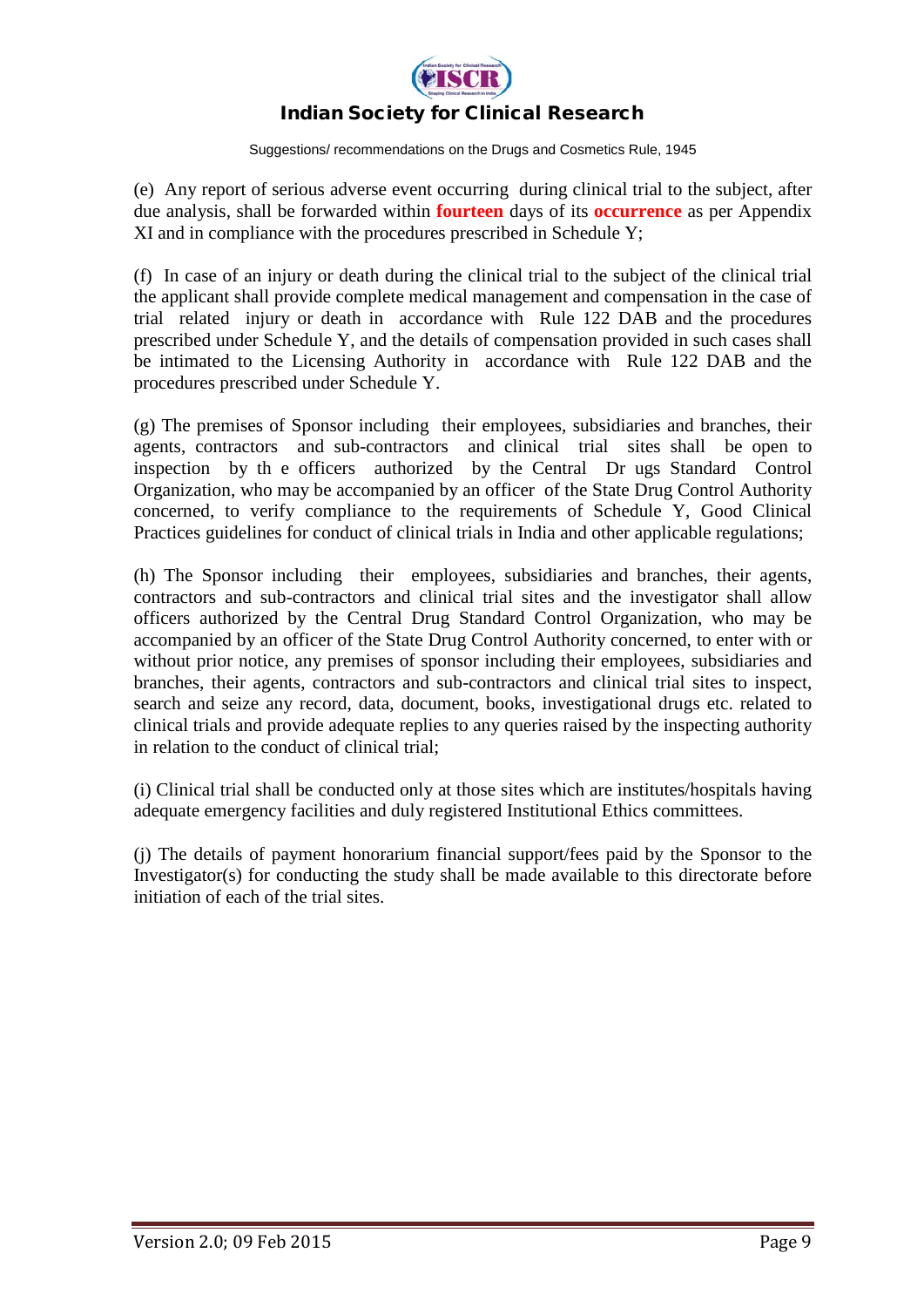

Suggestions/ recommendations on the Drugs and Cosmetics Rule, 1945

# **Annexure 3: Application Format For Obtaining Approval For Export of Biological Samples Of Clinical Trial For Testing**

#### **Form 44 B (See Rule xxxxx)**

#### APPLICATION FORMAT FOR OBTAINING APPROVAL FOR EXPORT OF BIOLOGICAL SAMPLES OF CLINICAL TRIAL FOR TESTING

| 1.               | Name and address of the firm                                                                                                               |                                               |  |
|------------------|--------------------------------------------------------------------------------------------------------------------------------------------|-----------------------------------------------|--|
| 2.               | Name)                                                                                                                                      | Details of the study (Protocol Number / Study |  |
| 3.               | Copy of the permission to conduct the study granted<br>by regularoty authority, if available                                               |                                               |  |
| $\overline{4}$ . |                                                                                                                                            | Tentative date completion of clinical trial   |  |
| 5.               | Import export code number (I.E.C. No.)                                                                                                     |                                               |  |
| 6.               | Type of sample                                                                                                                             | tariff code<br>Import<br>(ITC<br>Code)        |  |
| 7.               | Whole blood                                                                                                                                |                                               |  |
| 8.               | Serum                                                                                                                                      |                                               |  |
| 9.               | Plasma                                                                                                                                     |                                               |  |
| 10.              | Urine                                                                                                                                      |                                               |  |
| 11.              | <b>Others Specify</b>                                                                                                                      |                                               |  |
| 12.              | Shipment Details: Countries of export                                                                                                      |                                               |  |
| 13.              | address of the<br>and<br>laboratory<br>Name<br>where<br>biological samples will be sent                                                    |                                               |  |
| 14.              | If sample is to be sent in more than one Laboratory,<br>Details of sample is to be provided for sending the<br>sample in each laboratories |                                               |  |
| 15.              | provide details of the same.                                                                                                               | If application is already submitted in DGFT,  |  |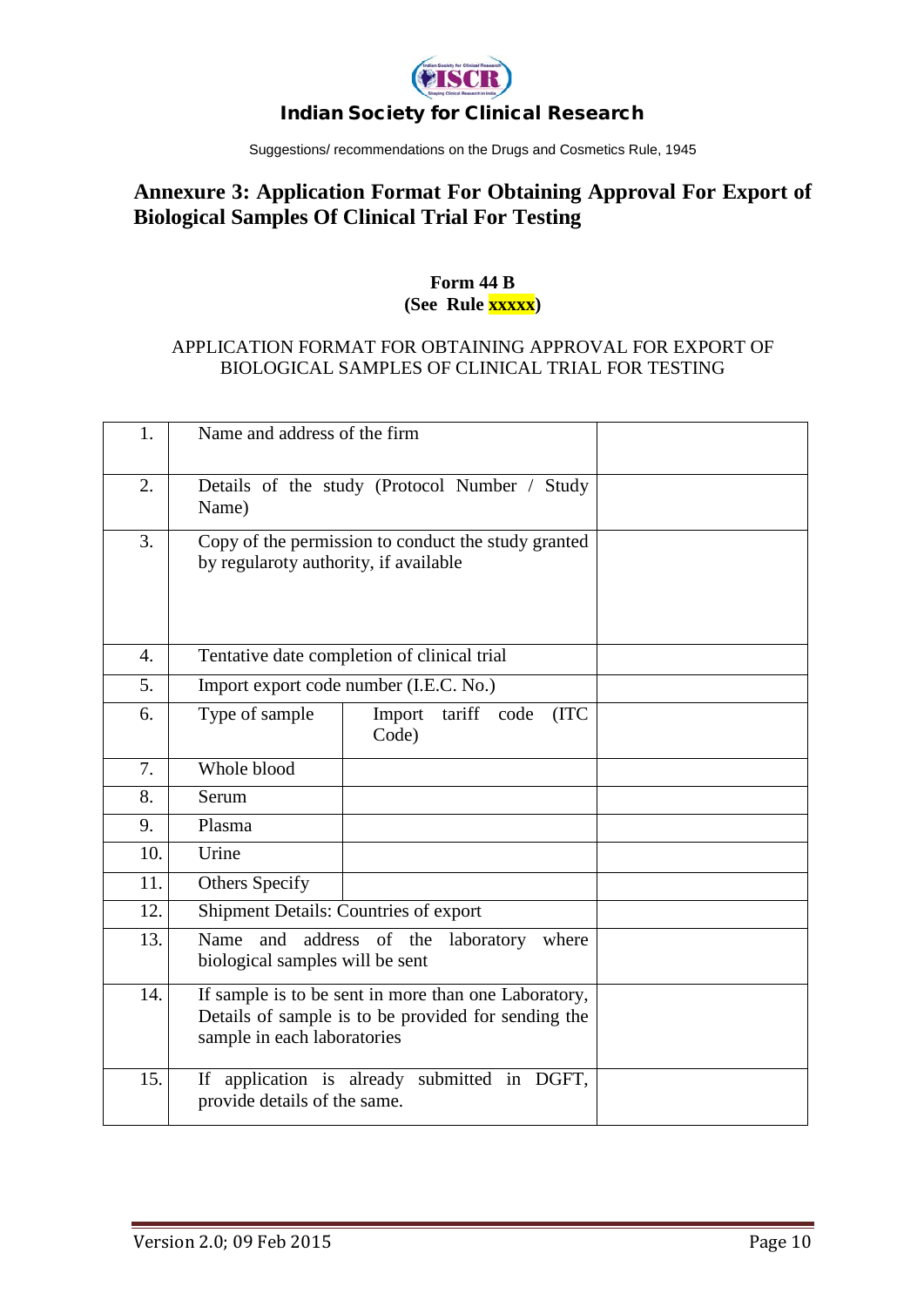

Suggestions/ recommendations on the Drugs and Cosmetics Rule, 1945

# **Annexure 4: Permission For Export Of Biological Samples Of Clinical Trial For Testing**

#### **Form 45 B (See Rule xxxxx)**

#### PERMISSION FOR EXPORT OF BIOLOGICAL SAMPLES OF CLINICAL TRIAL FOR TESTING

Export permission No.

M/s ————————————————— of ————————————— (address) is hereby granted permission to export human biological samples obtained from the patients participating in the trial approved by this office, to following laboratory for the purpose of test and analysis only.

Details of the laboratory:

Details of the samples permitted to be exported:

Dated Signature

Name and the designation of Licensing Authority

#### **Conditions of the license:**

- **This permission is valid for the entire duration of clinical trial**.
- This permission is valid to export samples originating from only the study for which this permission is granted.
- The samples should be sent only to the laboratory mentioned in this permission.
- This permission also extends to exporting the biological samples from patients participating at those trial sites which may be subsequently approved by this directorate after grant of initial clinical trial permission.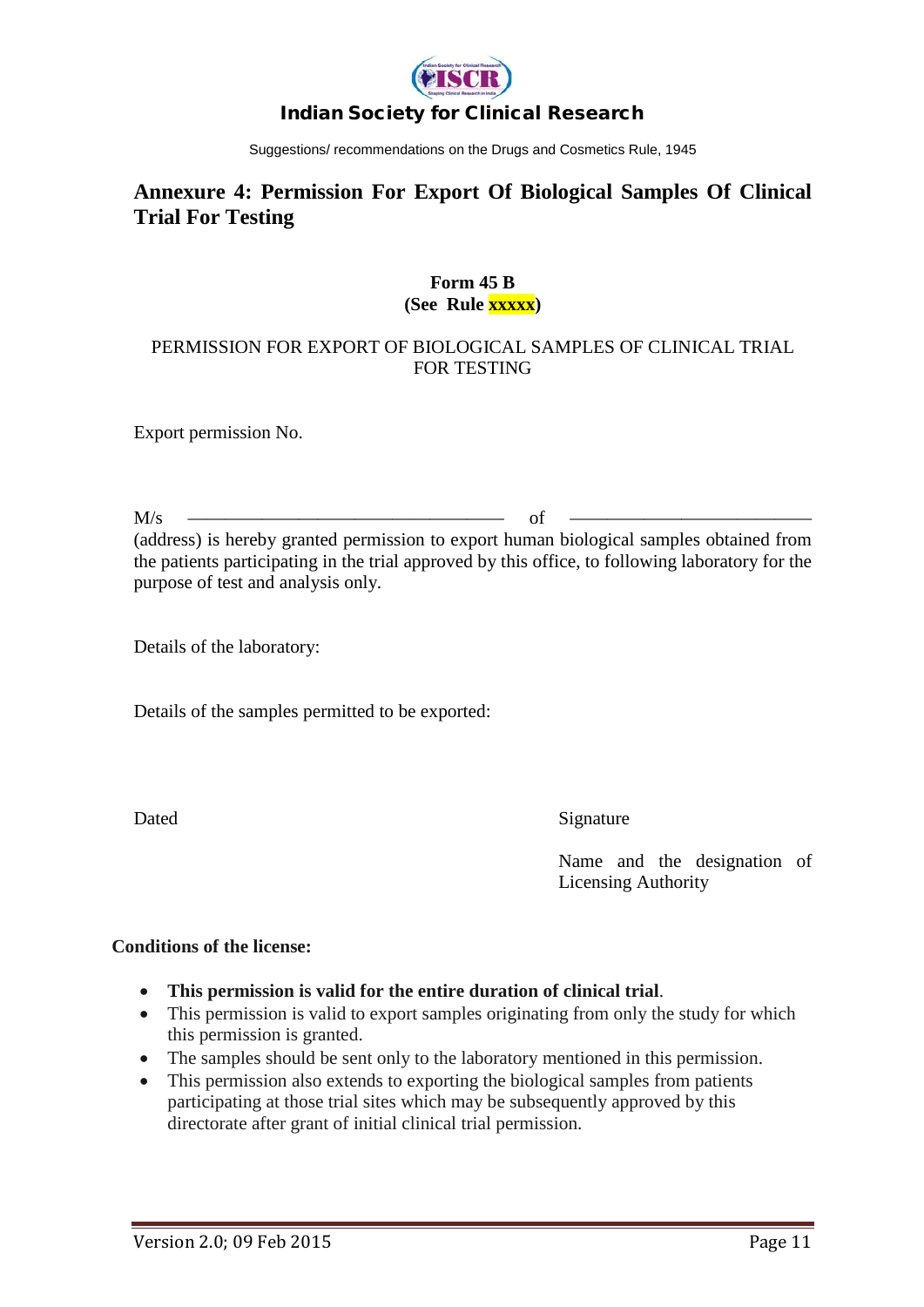

Suggestions/ recommendations on the Drugs and Cosmetics Rule, 1945

### **Annexure 5: Format of application for Import License to import study drug for clinical trials**

### **FORM 12 AB\***

### **[See Rule XXXX]**

#### **Application for license to import drugs for purpose of clinical trials**

I .. .. .. . .. .. .. . .. .. .. .. . .. .. .. . .. .. .. . .resident of .. . .. .. .. . .. .. .. . .. .. .. . .. .. .. . .. .. .. .. . .. .. .. . .. .. by occupation...............................................hereby apply for a license to import the drugs specified below for the purposes of clinical trial to be used by study participants at investigator sites approved by the licensing authority from ............. and I undertake to comply with the conditions applicable to the license.

| A fee of rupees                                                                     | has been |
|-------------------------------------------------------------------------------------|----------|
| credited to Government under the Head of Account "0210 - Medical and Public Health, |          |
| 04-Public Heatlh, 104-Fees and Fines" under the Drugs and Cosmetics Rules, 1945 -   |          |
| Central vide Challan No.  Dated  (attached in original).                            |          |

Protocol Number:

Names of drugs Quantities permitted to be imported

Date........................ Signature........................

Name & designation of Applicant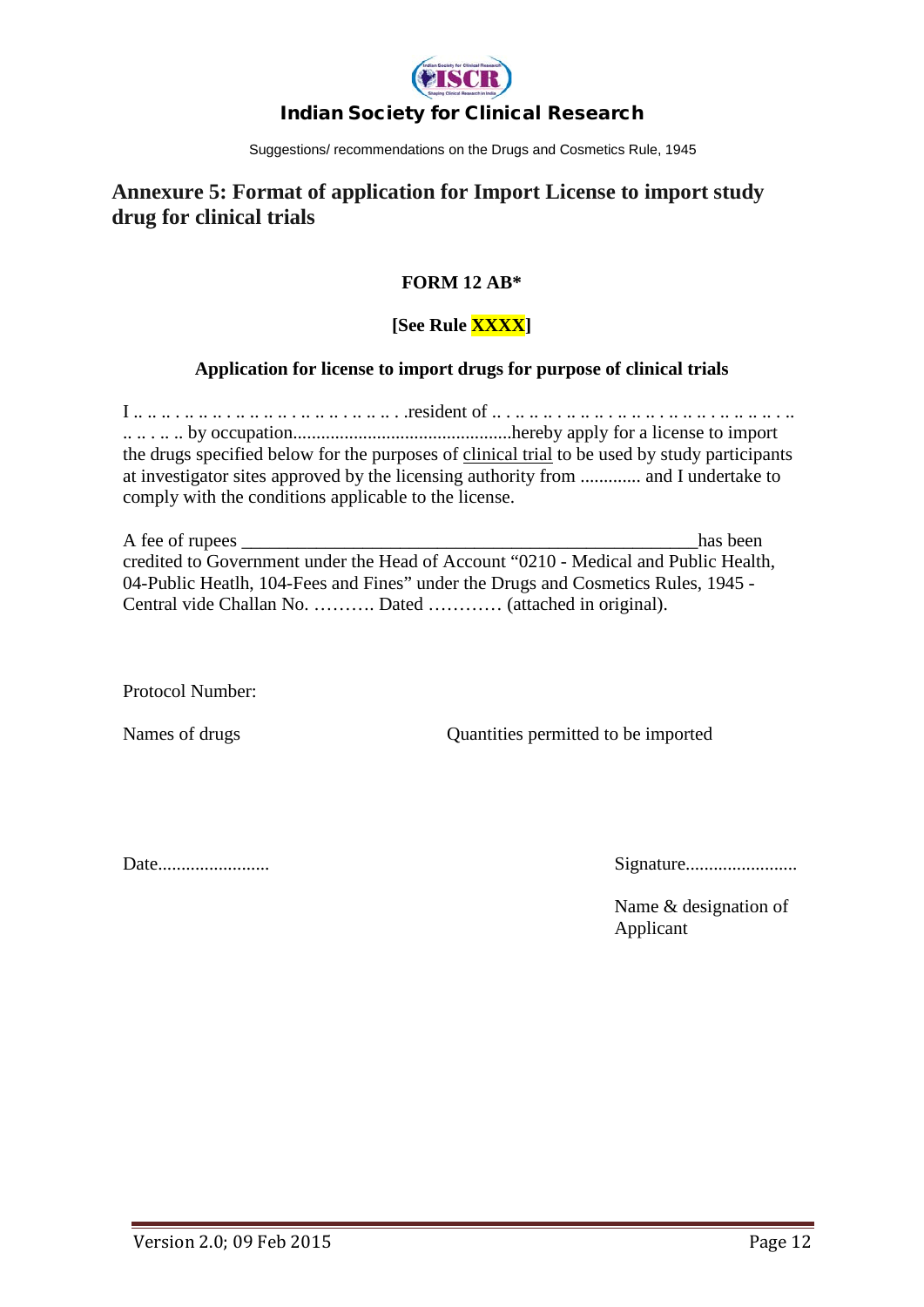

Suggestions/ recommendations on the Drugs and Cosmetics Rule, 1945

### **Annexure 6: Format of application to manufacture study drug for clinical trials**

#### **FORM 30**

(*See* rule 90)

*Application for licence to manufacture drugs for purposes of examination, test or analysis or clinical trial*

1. …………………………………….of..............…………………by occupation.....................

hereby apply for licence to manufacture the drugs specified below for purposes of examination, test  $\Theta$ **r** analysis or clinical trial at ............. and I undertake to comply with the conditions applicable to the licence.

*Names of Drugs* 

*Date......................................... Signature…………………..*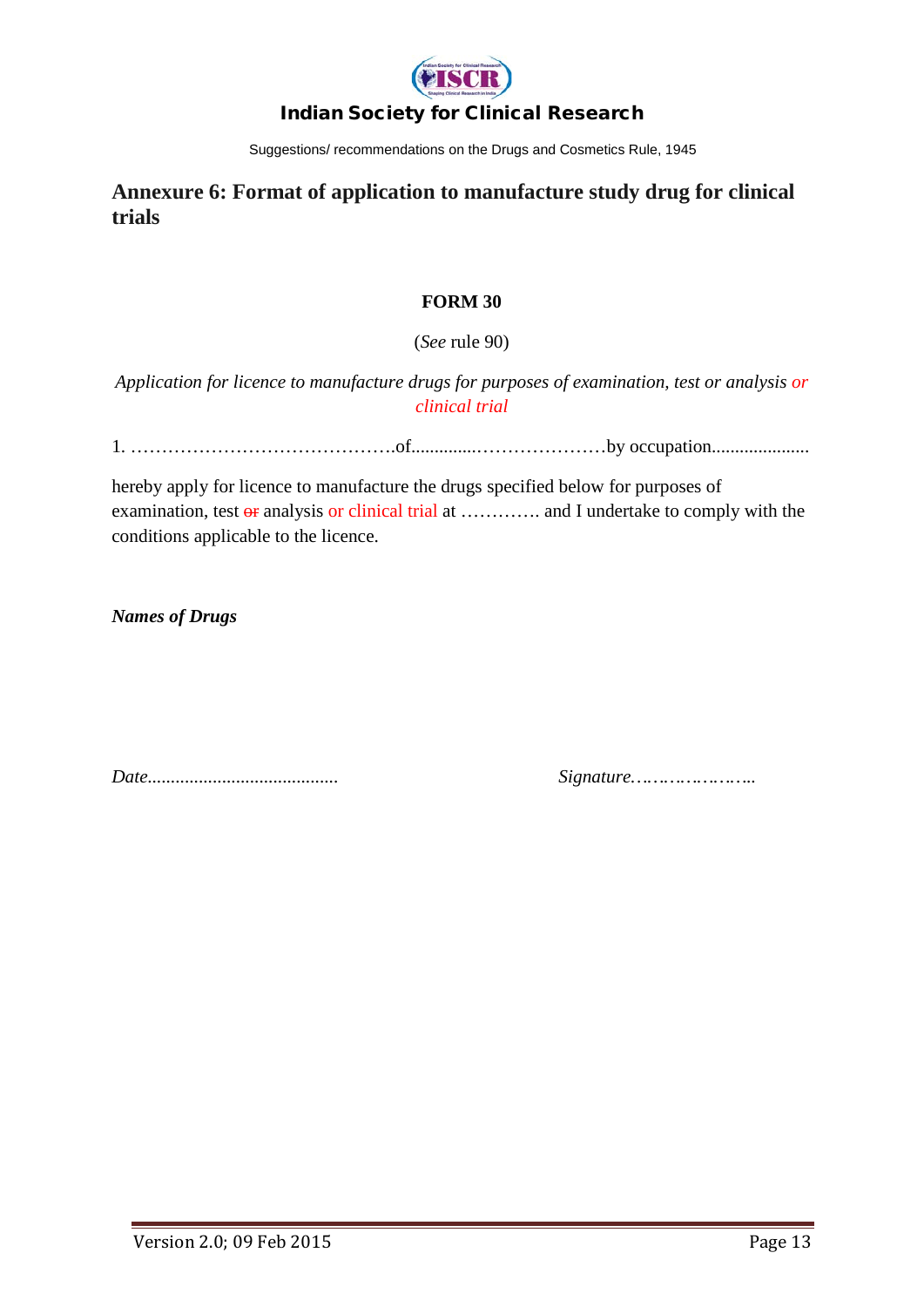

Suggestions/ recommendations on the Drugs and Cosmetics Rule, 1945

### **Annexure 7: Format of permission to Import study drug for clinical trials**

#### **FORM 11 AB\***

### **[See Rule XXX]**

#### **License to import drugs for the purposes of conduct of clinical trial**

Import Permission No. Date:

........................ of........................ is hereby licensed to import from....................the drugs specified below for the purposes of use by participants of clinical trial at ..................... or in such other places as the licensing authority may from time to time authorize.

This license is subject to the conditions prescribed in the Rules under the Drugs and Cosmetics Act, 1940.

This license shall, unless previously suspended or revoked, be in force **for the entire duration of clinical trial** :-

Protocol No.:

Names of drugs Quantities which may be imported

Date........................ Signature........................

Name & designation of Licensing Authority

#### **Condition of License**

- 1. The Licensee shall use the substances imported under the license exclusively for purpose of clinical trial at the places specified in the license, or in such other places as the Licensing Authority may from time to time authorize.
- 2. The Licensee shall allow any inspector authorized by the Licensing Authority in this behalf to enter, with or without prior notice, the premises where the substances are kept, and to inspect the premises, and investigate the manner in which the substances are being used to take samples thereof.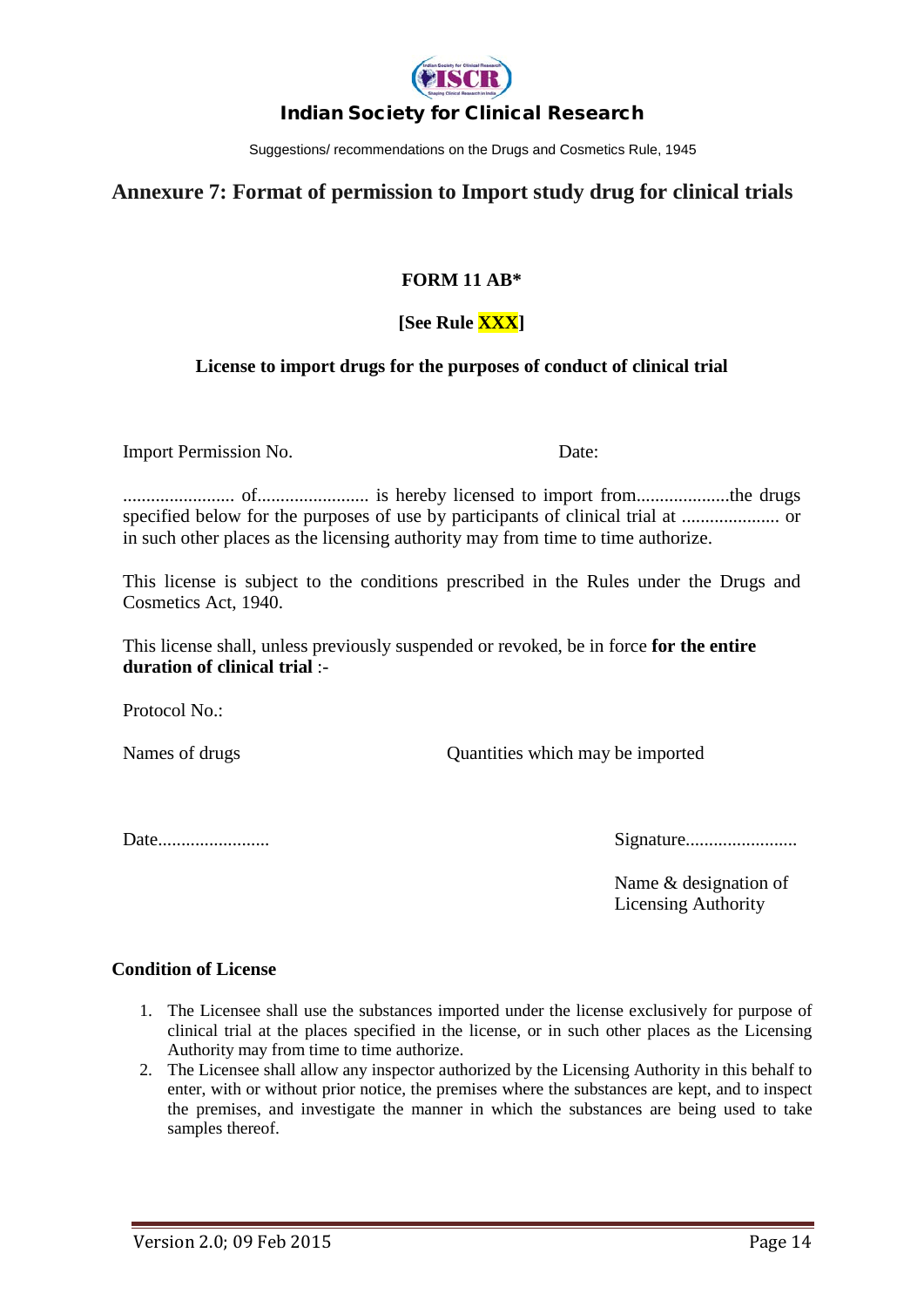

- 3. The Licensee shall keep a record of, and shall report to the Licensing Authority, the substances imported under the license, together with the quantities imported and the date of importation.
- 4. The Licensee shall comply with such further requirements, if any, applicable to the holders of licenses as may be specified in any rules subsequently made under Chapter III of the Act and of which the Licensing Authority has given to him not less than one month's notice.
- 5. The drugs imported under this license shall not be directed to or for Commercial Marketing including export purposes.
- 6. The Firm shall obtain No Objection Certificate from the Narcotics Commissioner of India, 19, The Mall Morar, Gwalior for the import of drugs under Narcotic Drugs and Psychotropic Substances Act and Rules, 1985.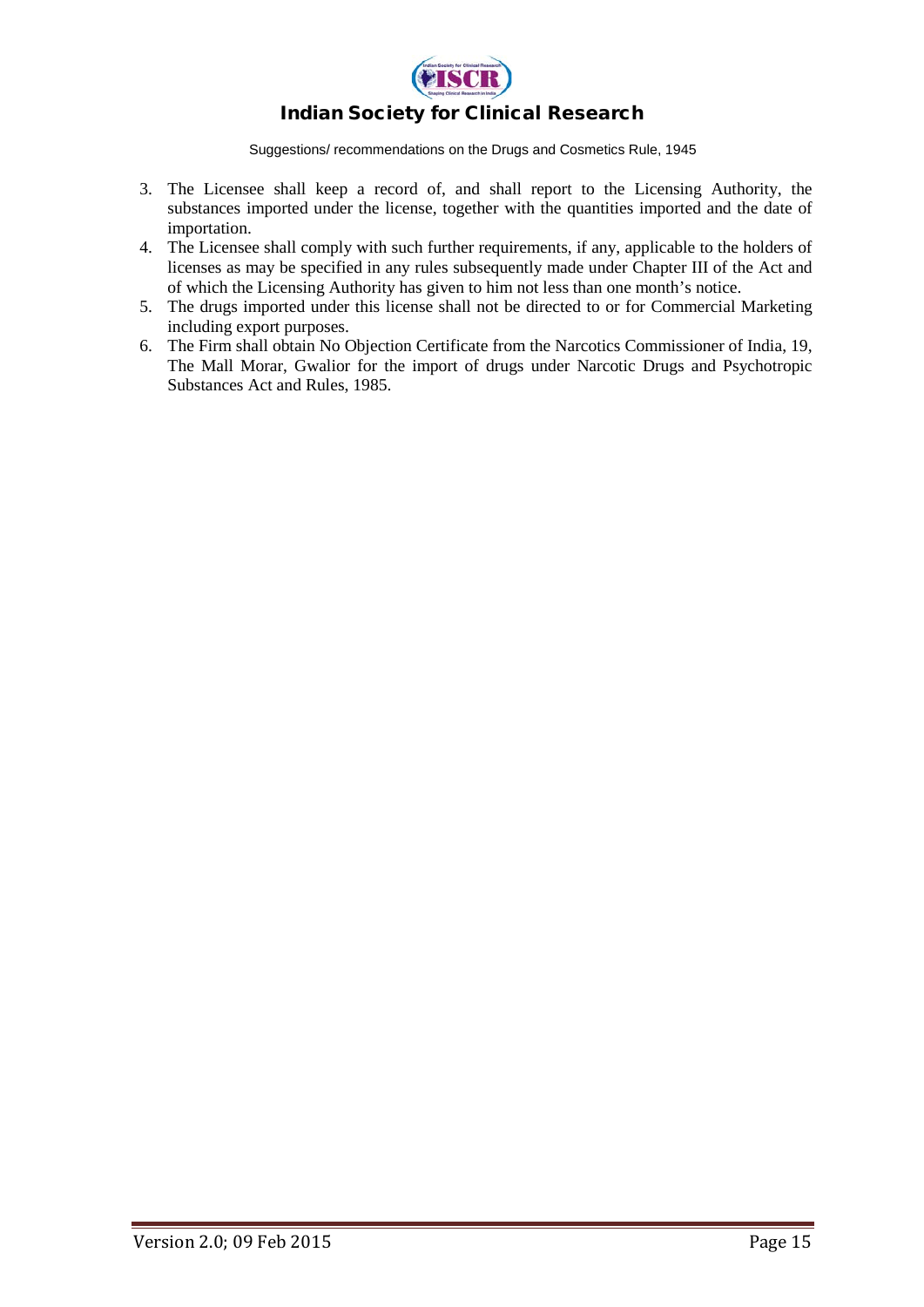

Suggestions/ recommendations on the Drugs and Cosmetics Rule, 1945

**Annexure 8: Format of permission to manufacture study drug for clinical trials** 

#### **FORM 29**

#### **(***See* **rule 89)**

*License to manufacture drugs for purposes of examination, test or analysis or clinical trial* 

1. … ……………......................of…………………………………………………..

is hereby licensed to manufacture the drugs specified below for purposes of examination, test or analysis or clinical trial at ………………………………………………………

2. This license is subject to the conditions prescribed in Part VIII of the Drugs and Cosmetics Rules, 1945.

3. This license shall be in force for one year from date specified below.

*Names of drugs* 

*Date : ……… Licensing Authority………………*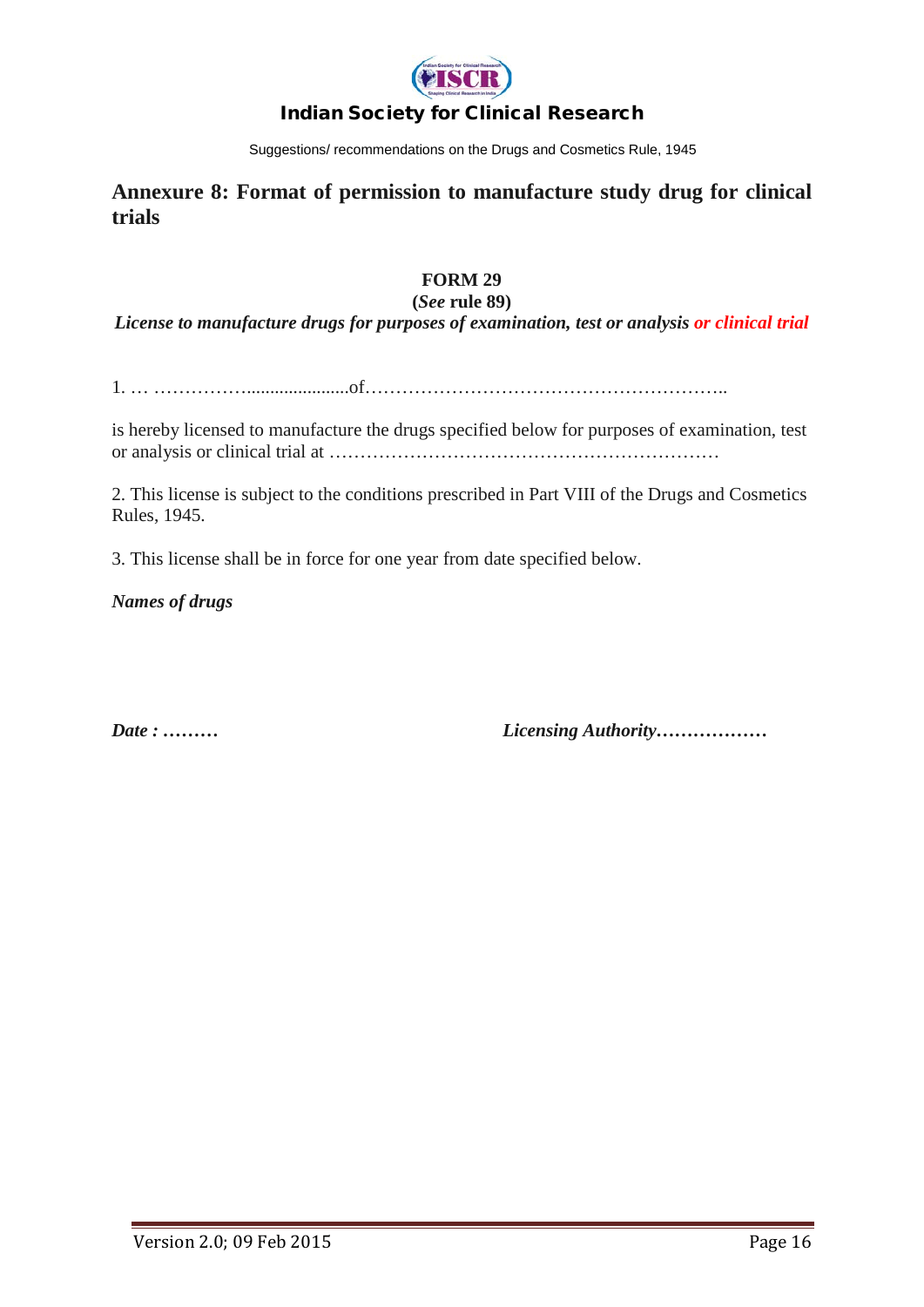

Suggestions/ recommendations on the Drugs and Cosmetics Rule, 1945

# **Annexure 9: Suggestions in Drugs & Cosmetics Rules related to SAE Compensation**

| <b>Reference Section</b>       | <b>ISCR Recommendations</b> | <b>Rationale</b>              |
|--------------------------------|-----------------------------|-------------------------------|
| Rule 122DAB clause 5           | The clause should be        | The purpose of conducting     |
|                                | deleted                     | a clinical trial is to test   |
| (c) Failure of investigational |                             | investigational products for  |
| product to provide intended    |                             | safety and efficacy (i.e. the |
| therapeutic effect, where,     |                             | principle of "clinical        |
| the standard care, though      |                             | equipoise"). There can be     |
| available, was not provided    |                             | no guarantee as to the        |
| to the subject as per the      |                             | therapeutic effect of the     |
| clinical trial protocol;       |                             | drug under clinical           |
|                                |                             | investigation. The patient is |
| And,                           |                             | duly informed of the          |
|                                |                             | investigational nature of the |
| Appendix XII Clause 5          |                             | study through the informed    |
|                                |                             | consent process. As the       |
| (d) Failure of                 |                             | relatedness to the study is   |
| investigational product to     |                             | assessed for each serious     |
| provide intended therapeutic   |                             | adverse event this would      |
| effect where, the standard     |                             | also ensure that the study    |
| care, though available, was    |                             | participant gets free and     |
| not provided to the subject    |                             | appropriate medical           |
| as per the clinical trial      |                             | management and                |
| protocol                       |                             | compensation as under         |
|                                |                             | clause (b) of Rule 21."       |
|                                |                             |                               |
|                                |                             |                               |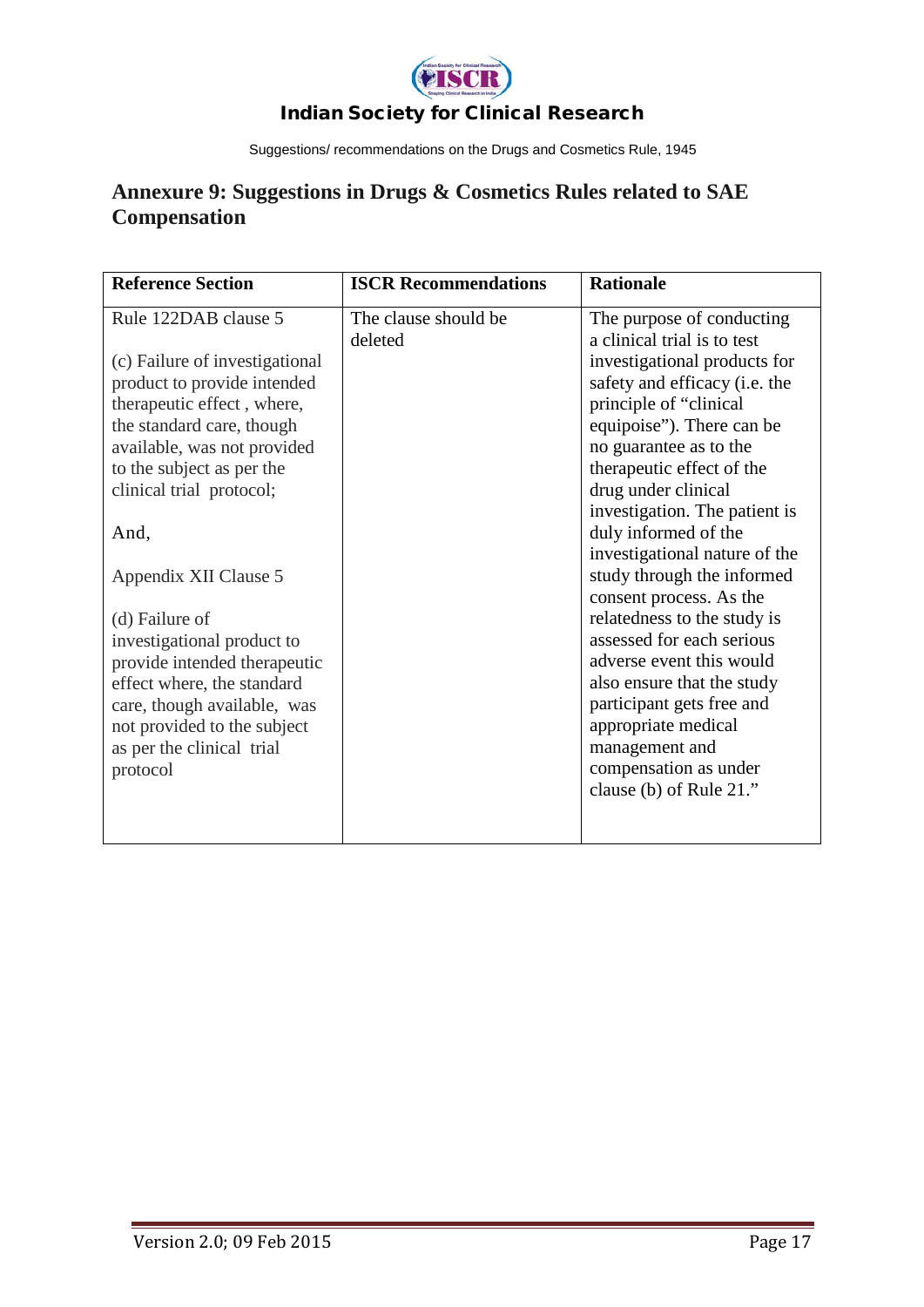

| Rule 122DAB clause 5                          | Suggestion: modify the                           | Concomitant medication                                      |
|-----------------------------------------------|--------------------------------------------------|-------------------------------------------------------------|
|                                               | clause as follows:                               | will always be part of a                                    |
| (e) Adverse effects due to                    |                                                  | clinical trial as a subject can                             |
| concomitant medication                        |                                                  | have other comorbidities                                    |
| excluding standard care,                      |                                                  | other than that under for                                   |
| necessitated as part of                       | Adverse effects due to                           | which the trial is being                                    |
| approved protocol;                            | concomitant medication,                          | conducted. (e.g. a patient in                               |
|                                               |                                                  | a diabetes trial may have<br>hypertension and/or            |
| And,                                          | i) if used for any<br>indication other than that | dyslipidemia for which the                                  |
| Appendix XII clause 5                         | approved in the drug label                       | patient may be on an drug                                   |
|                                               |                                                  | which is standard of care                                   |
| (f) Adverse effects due to                    | ii) which are unexpected                         | for that condition). If                                     |
| concomitant medication                        | (i.e. not part of the                            | concomitant medication is                                   |
| excluding standard care,                      | approved label of the                            | used for any indication                                     |
| necessitated as part of                       | drug), excluding standard                        | outside the approved label                                  |
| approved protocol                             | care, necessitated as part of                    | of the drug then it would be                                |
|                                               | approved protocol                                | deemed as testing for a new                                 |
|                                               |                                                  | indication which falls into                                 |
|                                               |                                                  | the category of clinical trial                              |
|                                               |                                                  | for a new drug and needs                                    |
|                                               |                                                  | approval from agency in the                                 |
|                                               |                                                  | first place.                                                |
|                                               |                                                  |                                                             |
| As per the current                            |                                                  |                                                             |
|                                               |                                                  |                                                             |
|                                               | ISCR propose to change                           | There are many cases where                                  |
| regulations SAE reporting                     | this reporting timeline from                     | the site/investigator does                                  |
| timeline starts from the                      | <b>SAE</b> awareness                             | not become aware of SAE                                     |
| <b>SAE Occurrence</b>                         |                                                  | on the day of the                                           |
|                                               |                                                  | occurrence, especially in                                   |
|                                               |                                                  | trials where subjects are                                   |
|                                               |                                                  | outpatients. As per ICH                                     |
|                                               |                                                  | GCP guidelines (ICH E2A:                                    |
|                                               |                                                  | <b>Clinical Safety Data</b>                                 |
|                                               |                                                  | <b>Management Definitions</b><br>and Standards for          |
|                                               |                                                  | Expedited Reporting, the                                    |
|                                               |                                                  | reporting timelines for                                     |
|                                               |                                                  | SAEs begin with                                             |
|                                               |                                                  | "awareness" of SAE.                                         |
| Schedule Y: Format of                         | Suggest deletion of                              | In the Compensation                                         |
| informed consent form for                     | requirement to capture                           | formulas (see below)                                        |
| Subjects participating in a                   | Qualification and                                | Qualification and                                           |
| clinical trial                                | Occupation of the patient.                       | Occupation is not required                                  |
|                                               |                                                  | for calculation of quantum                                  |
| The format requires to<br>furnish information |                                                  | of compensation in clinical<br>trial injury or SAEs leading |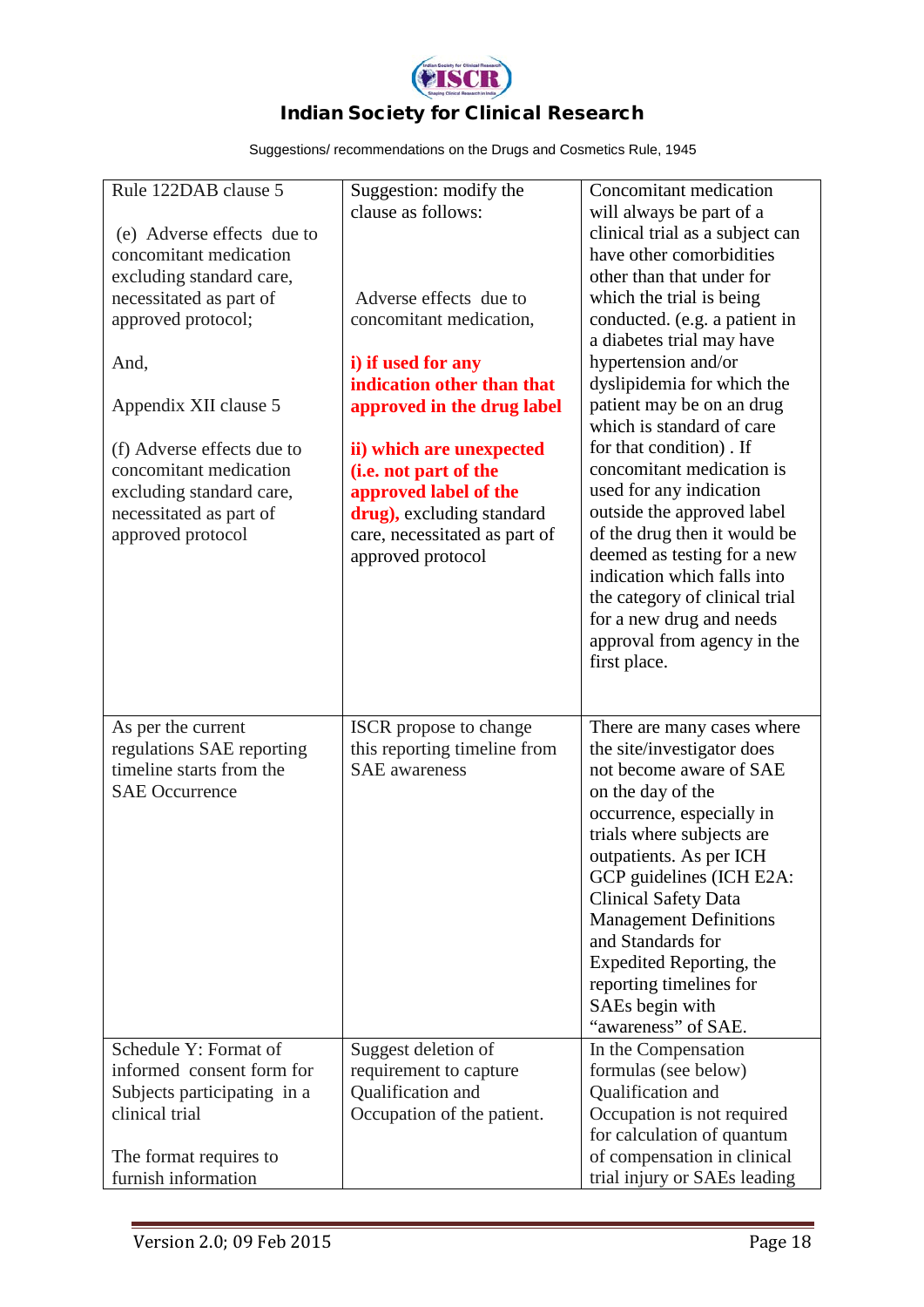

| regarding qualification and | to death. It also puts an    |
|-----------------------------|------------------------------|
| occupation of the           | administrative burden on     |
|                             |                              |
| participant                 | investigator/site as they    |
|                             | would not be able to attest  |
|                             | for the veracity of subjects |
|                             | qualification/occupation     |
|                             | based on documents           |
|                             | submitted.                   |
|                             |                              |
|                             | <b>Ref: FORMULA TO</b>       |
|                             | <b>DETERMINE THE</b>         |
|                             | <b>QUANTUM OF</b>            |
|                             | <b>COMPENSATION IN THE</b>   |
|                             | <b>CASES OF CLINICAL</b>     |
|                             | <b>TRIAL RELATED</b>         |
|                             | <b>SERIOUS ADVERSE</b>       |
|                             | <b>EVENTS (SAES) OF</b>      |
|                             | <b>DEATHS OCCURRING</b>      |
|                             | <b>DURING CLINICAL</b>       |
|                             | TRIALS (Released in June     |
|                             | 2014) and FORMULAE           |
|                             | TO DETERMINE THE             |
|                             | <b>QUANTUM OF</b>            |
|                             | <b>COMPENSATION IN THE</b>   |
|                             | <b>CASES OF CLINICAL</b>     |
|                             | <b>TRIAL RELATED</b>         |
|                             | <b>SERIOUS ADVERSE</b>       |
|                             | <b>EVENTS OF INJURY</b>      |
|                             | <b>OTHER THAN DEATHS</b>     |
|                             |                              |
|                             | <b>OCCURRING DURING</b>      |
|                             | <b>CLINICAL TRIALS (</b>     |
|                             | Released in Dec 2014)        |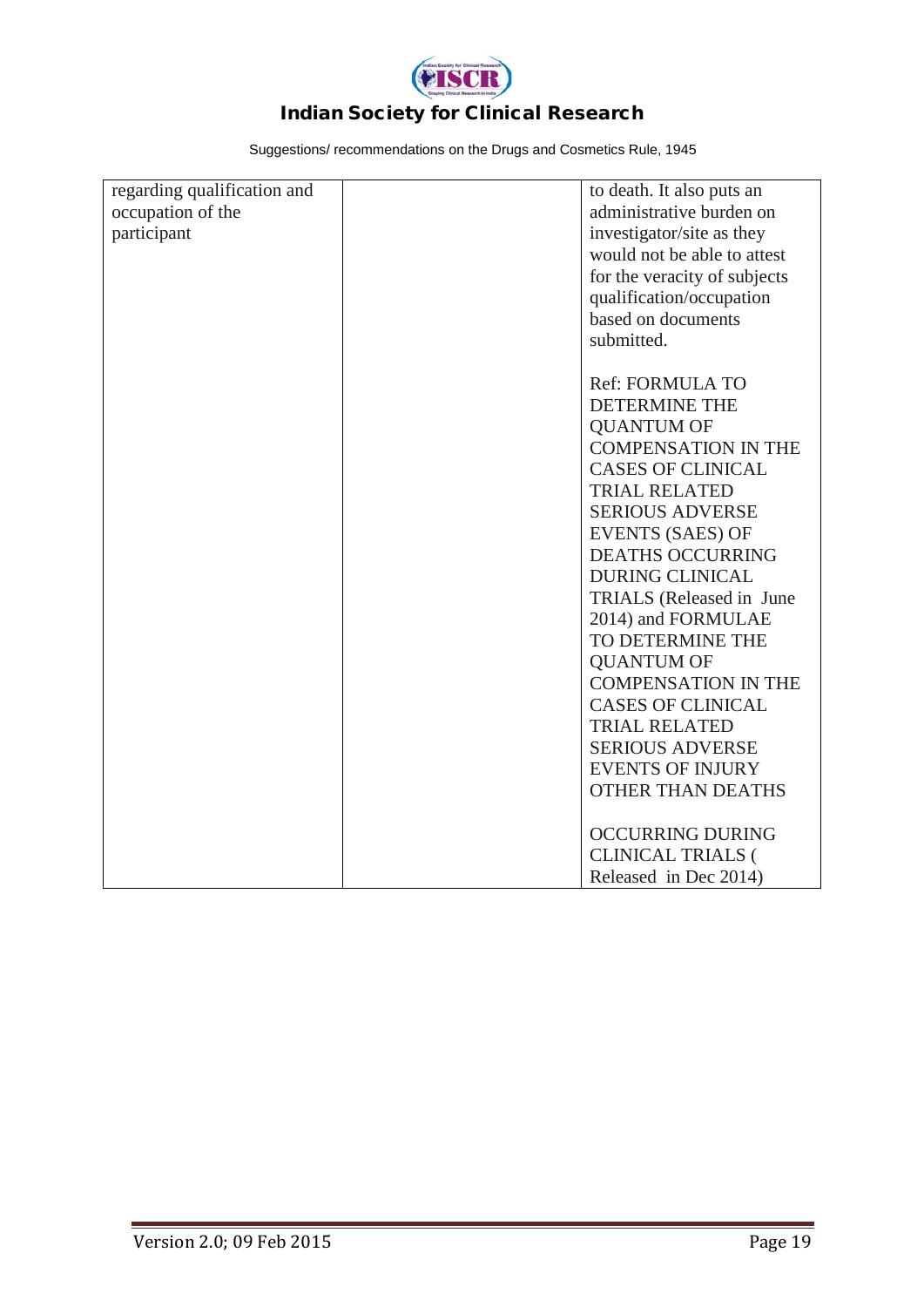

Suggestions/ recommendations on the Drugs and Cosmetics Rule, 1945

# **Appendix 10: Comments on Schedule Y**

| <b>Reference Section</b>                                                                                                                                                                                                                                                                                                      | <b>ISCR Recommendations</b>                                                                                                                                                                                                                                                                                                                                   | <b>Rationale</b>                                                                                                                                                                                                                                                                                                                                                                                                                                                                                                     |
|-------------------------------------------------------------------------------------------------------------------------------------------------------------------------------------------------------------------------------------------------------------------------------------------------------------------------------|---------------------------------------------------------------------------------------------------------------------------------------------------------------------------------------------------------------------------------------------------------------------------------------------------------------------------------------------------------------|----------------------------------------------------------------------------------------------------------------------------------------------------------------------------------------------------------------------------------------------------------------------------------------------------------------------------------------------------------------------------------------------------------------------------------------------------------------------------------------------------------------------|
| Section 1; Clause (2) "If<br>the study drug is intended<br>to be imported for the<br>purposes of examination,<br>test or analysis, the<br>application for import of<br>small quantities of drugs for<br>such purpose should also be<br>made in Form 12"                                                                       | It is proposed to include<br>new forms for application<br>and permission for<br>importing study drugs<br>(Form 12AB and Form<br>11AB                                                                                                                                                                                                                          | It is important to<br>differentiate between<br>import/manufacture of<br>drugs for the purpose of<br>examination, test or<br>analysis (drugs to be used at<br>testing laboratories) and the<br>import of drugs for the<br>purpose of clinical trials<br>(drugs to be used by the<br>trial participants). It is<br>therefore proposed to<br>include 'clinical trial' term<br>in all associated rules or to<br>frame separate rules for<br>import and/or manufacture<br>of drugs for the purpose of<br>clinical trials. |
|                                                                                                                                                                                                                                                                                                                               | It is proposed to make the<br>Import license valid for the<br>entire duration of clinical<br>trial                                                                                                                                                                                                                                                            | For logistic and<br>administrative ease.                                                                                                                                                                                                                                                                                                                                                                                                                                                                             |
| Section 1; Clause (3) For<br>drugs indicated in life<br>threatening / serious<br>diseases or diseases of<br>special relevance to the<br>Indian health scenario, the<br>toxicological and clinical<br>data requirements may be<br>abbreviated, deferred or<br>omitted, as deemed<br>appropriate by the<br>Licensing Authority. | Modify the clause as<br>"For drugs indicated in life<br>threatening / serious<br>diseases or diseases of<br>special relevance to the<br>Indian health scenario or<br>drugs for unmet medical<br>needs and orphan drugs,<br>the toxicological and<br>clinical data requirements<br>may be abbreviated,<br>deferred or omitted, as<br>deemed appropriate by the | Reference "Report of Prof<br>Ranjit Roy Chaudhury<br><b>Expert Committee"</b><br>"Waiver of clinical trials"<br>may be considered if the<br>study is designed to<br>evaluate or examine public<br>health emergencies, e.g. 1ll<br>epidemic situations when<br>there is a need for<br>emergency healthcare<br>services to respond to a<br>disaster, significant                                                                                                                                                       |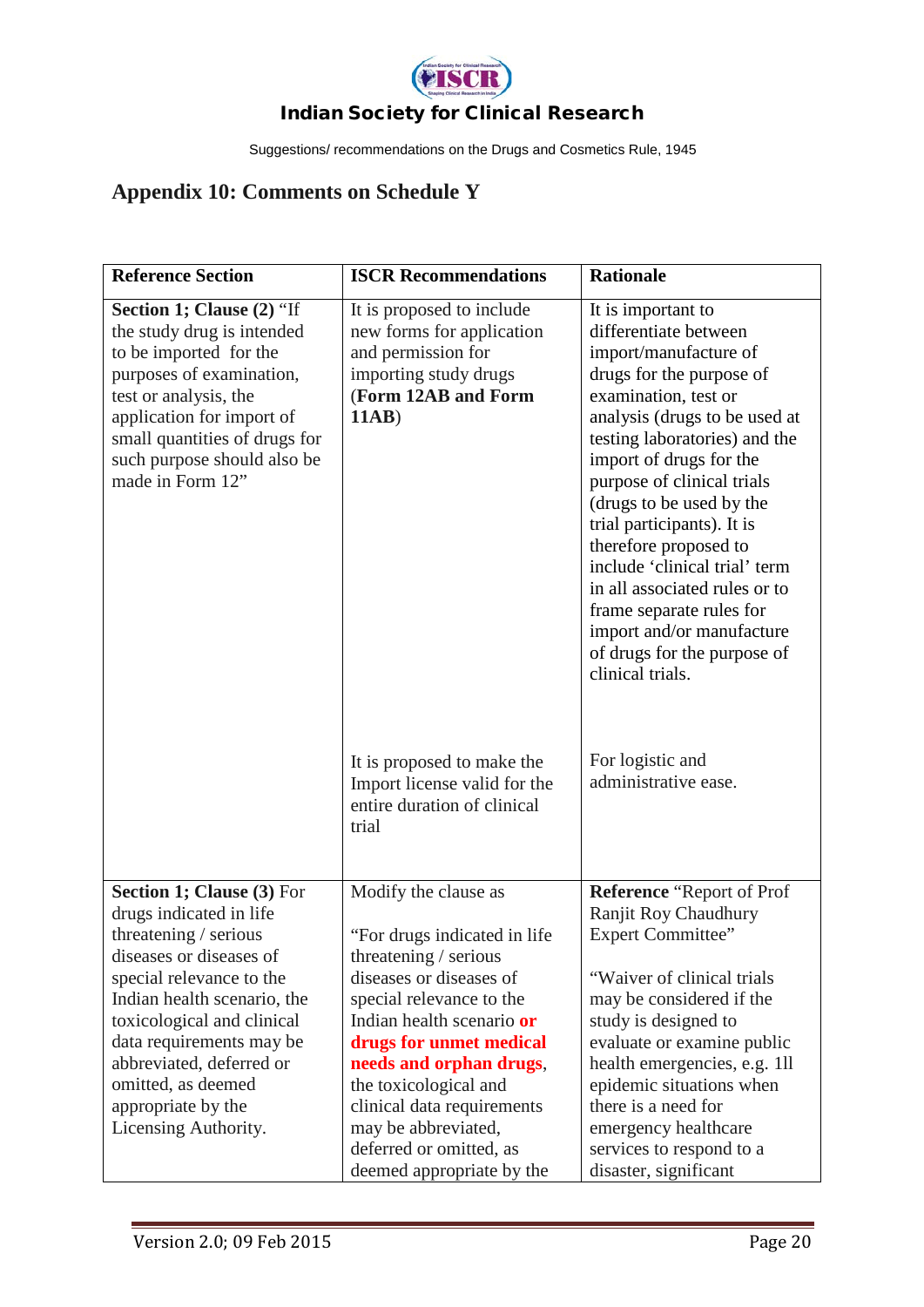

|                                                      | Licensing Authority."                                   | outbreak of an infectious                                   |
|------------------------------------------------------|---------------------------------------------------------|-------------------------------------------------------------|
|                                                      | For additional indications                              | disease, bioterrorist attack<br>or any other significant or |
|                                                      | of already marketed drugs,                              | catastrophic event, and the                                 |
|                                                      | clinical data requirements                              | health consequences have                                    |
|                                                      | may be abbreviated or                                   | the potential to overwhelm                                  |
|                                                      | deferred or omitted based                               | routine community                                           |
|                                                      | on existing safety data in                              | capabilities."                                              |
|                                                      | India patients                                          |                                                             |
| 2. Clinical Trial:                                   |                                                         |                                                             |
| (1) Approval for clinical                            | <b>Independent Ethics</b>                               | To align with the new                                       |
| trial                                                | Committee can review only                               | regulations                                                 |
|                                                      | study protocol & related                                |                                                             |
| (i) Clinical trial on a new                          | documents of BA/BE                                      |                                                             |
| drug shall be initiated only                         | studies.                                                |                                                             |
| after the permission has                             |                                                         |                                                             |
| been granted by the                                  | Clarify whether the                                     |                                                             |
| Licensing Authority under                            | statement highlighted still<br>applies for phase II-III |                                                             |
| rule $21$ (b), and the<br>approval obtained from the | studies                                                 |                                                             |
| respective ethics                                    |                                                         |                                                             |
| committee(s). The                                    |                                                         |                                                             |
| Licensing Authority as                               |                                                         |                                                             |
| defined shall be informed of                         |                                                         |                                                             |
| the approval of the                                  |                                                         |                                                             |
| respective institutional                             |                                                         |                                                             |
| ethics committee(s) as                               |                                                         |                                                             |
| prescribed in Appendix                               |                                                         |                                                             |
| VIII, and the trial initiated                        |                                                         |                                                             |
| at each respective site only                         |                                                         |                                                             |
| after obtaining such an                              |                                                         |                                                             |
| approval for that site. The                          |                                                         |                                                             |
| trial site(s) may accept the                         |                                                         |                                                             |
| approval granted to the<br>protocol by the ethics    |                                                         |                                                             |
| committee of another trial                           |                                                         |                                                             |
| site or the approval granted                         |                                                         |                                                             |
| by an independent ethics                             |                                                         |                                                             |
| committee (constituted as                            |                                                         |                                                             |
| per Appendix VIII),                                  |                                                         |                                                             |
| provided that the approving                          |                                                         |                                                             |
| ethics committee(s) is/are                           |                                                         |                                                             |
| willing to accept their                              |                                                         |                                                             |
| responsibilities for the                             |                                                         |                                                             |
| study at such trial site(s)                          |                                                         |                                                             |
| and the trial site(s) is/are                         |                                                         |                                                             |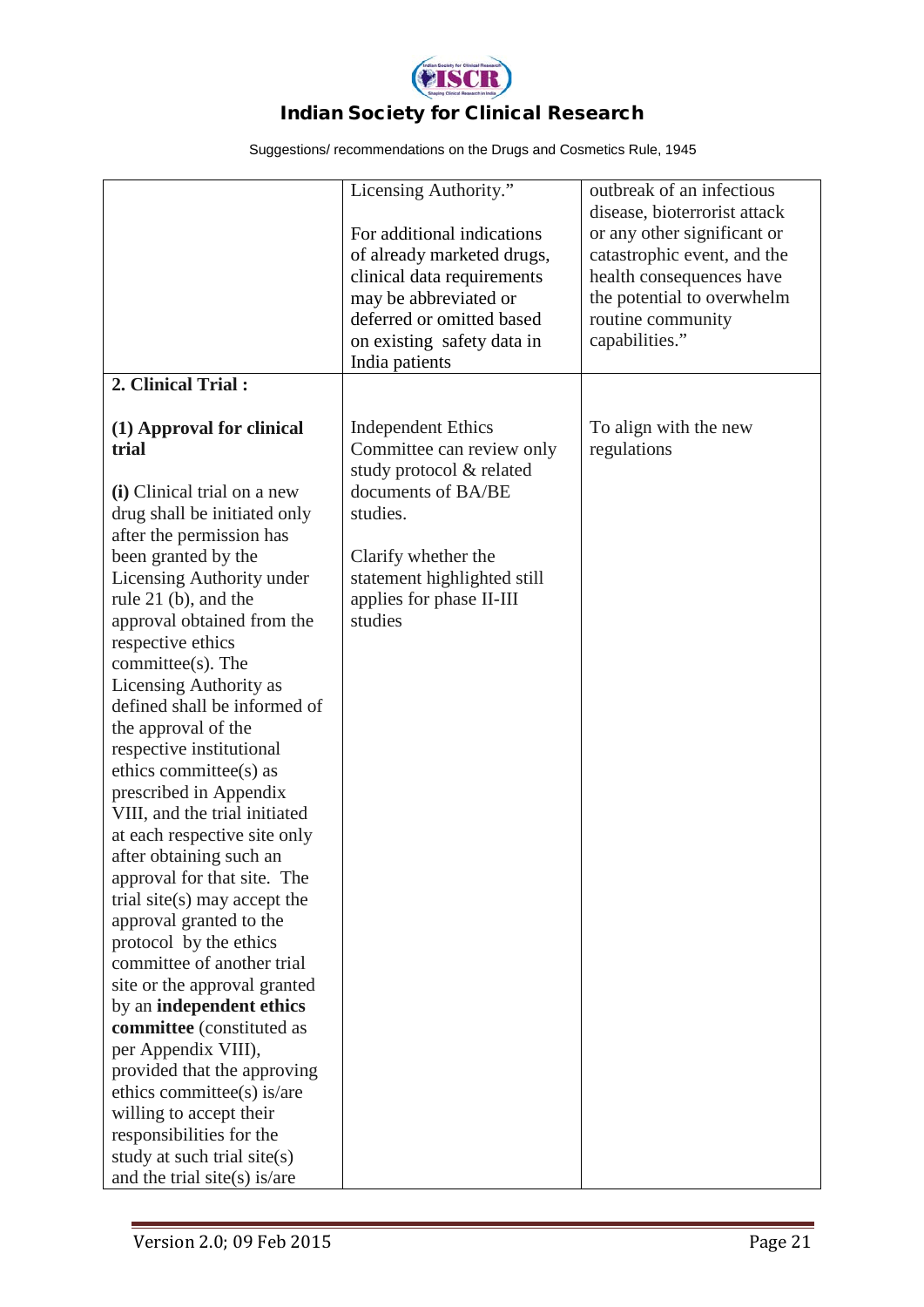

| willing to accept such an<br>arrangement and that the<br>protocol version is same at                                                                                                                                                                                                                                                                                                                                                               |                                                                                                                                                                                                                                 |                                                                                                                                                                                                                                                                                                                             |
|----------------------------------------------------------------------------------------------------------------------------------------------------------------------------------------------------------------------------------------------------------------------------------------------------------------------------------------------------------------------------------------------------------------------------------------------------|---------------------------------------------------------------------------------------------------------------------------------------------------------------------------------------------------------------------------------|-----------------------------------------------------------------------------------------------------------------------------------------------------------------------------------------------------------------------------------------------------------------------------------------------------------------------------|
| all trial sites.<br>2. Clinical Trial:<br>(1) Approval for clinical<br>trial<br>$(ii)$ If services of a<br>laboratory or a facilities<br>outside the country are to<br>be availed, its/their<br>$name(s)$ , address $(s)$ and<br>specific services to be used<br>should be stated in the<br>protocol to avail Licensing<br>Authority's permission to<br>send clinical trial related<br>samples to such<br>laboratory(ies) and/or<br>facility(ies). | Suggest removing this<br>requirement from protocol<br>and include this in other<br>section i.e. permission to<br>export biological samples<br>from clinical trials.                                                             | Usually the decision to use<br>central lab facility is taken<br>at much later stage while<br>Protocol gets finalized in<br>very initial phase. It would<br>not be feasible to amend<br>protocol if for any reason<br>central lab mentioned in the<br>protocol is changed (may<br>include minor address<br>change sometimes) |
| 3. Studies in special<br>populations<br>(1) Geriatrics:<br>"Geriatric patients should"<br>be included in Phase III<br>clinical trials"                                                                                                                                                                                                                                                                                                             | Contrary to the existing<br>rules, CT approval letters<br>provides age clause not to<br>include geriatric population.<br>Suggest not including age<br>restrictions in CT<br>permissions                                         | Provision is already<br>provided within existing<br>rules.                                                                                                                                                                                                                                                                  |
| 3. Studies in special<br>populations<br><b>Post Marketing</b><br>(4)<br>Surveillance.-                                                                                                                                                                                                                                                                                                                                                             | Clarity regarding PMS<br>studies required. In<br>alignment with ICMR, PMS<br>studies if conducted in<br>approved setting<br>(indication, dose, patient<br>population etc) no approval<br>from licensing authority is<br>needed. | Bring consistency between<br>different regulations                                                                                                                                                                                                                                                                          |
| Appendix VII -<br><b>Undertaking by the</b><br>Investigator<br>Clause $(x)$ : I agree to                                                                                                                                                                                                                                                                                                                                                           | Clause should be modified<br>according to the new<br>regulation which has<br>changed timelines for SAE<br>reporting.                                                                                                            | Bring consistency between<br>different regulations                                                                                                                                                                                                                                                                          |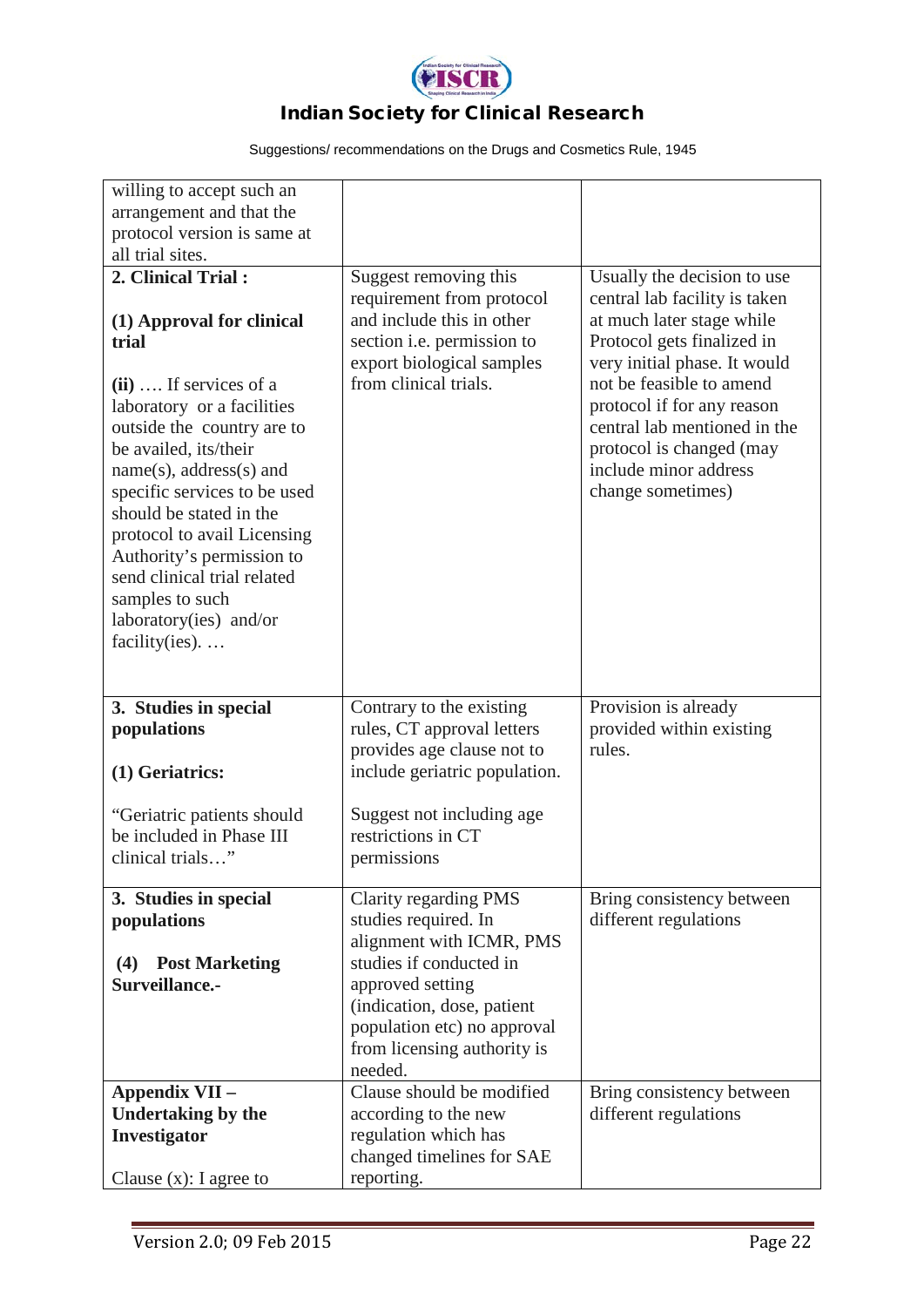

| inform all unexpected      |  |
|----------------------------|--|
| serious adverse events to  |  |
| the Sponsor as well as the |  |
| Ethics Committee within    |  |
| seven days of their        |  |
| occurrence                 |  |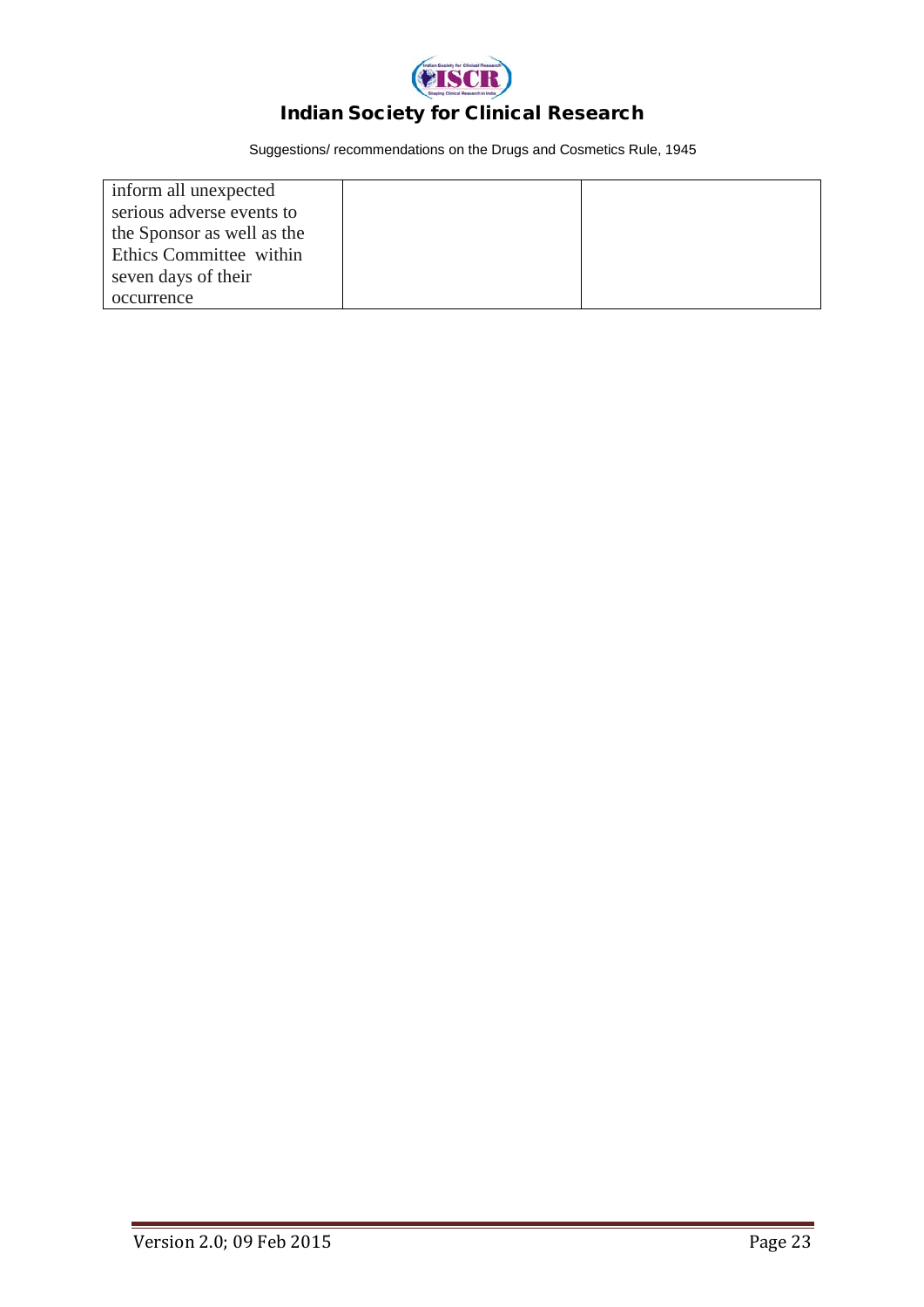

Suggestions/ recommendations on the Drugs and Cosmetics Rule, 1945

### **Annexure 11: Other specific suggestions in Drugs & Cosmetics Rules related to Clinical Trials**

**Rule 31. Standard for certain imported drugs**.- No drug shall be imported unless it complies with the standard of strength, quality and purity, if any, and the test prescribed in the rules shall be applicable for determining whether any such imported drug complies with the said standards:

Provided that the drugs intended for veterinary use, the standards of strength, quality and purity, if any, shall be those that are specified in Schedule F(1) and the test prescribed in that Schedule shall be applicable for determining whether any such imported drug complies with the said standards and where no standards are specified in Schedule F(1) for any veterinary drug, the standards for such drug shall be those specified in the current edition, for the time being in force, of the British Pharmacopoeia Veterinary:

Provided further that the licensing authority shall not allow the import of any drug having less than sixty per cent residual shelf-life period as on the date of import:

Provided also that in exceptional cases the licensing authority may, for reasons to be recorded in writing, may allow, the import of any drug having lesser shelf-life period, but before the date of expiry as declared on the container of the drug.

#### **The special conditions/ circumstances under which the permission for import of drug with residual shelf life less than 60% may be considered are as follows:**

**1. For charity purpose (it should be ensured that the drug is used within the shelf life). 2. The drugs which are required under the National Health Programs/ schemes or for use in emergency situations where there is no substitute available.**

**3. The drugs required for treatment of diseases which are specific to be of Indian origin.**

**4. The drugs which are imported only for the testing/ analysis or clinical trial purposes.**

**5. Orphan drugs for rare diseases.**

**6. Drugs required for control of sudden outbreak of diseases.**

**7. Import of unapproved/approved new drug/banned bulk drugs for manufacturing of formulation exclusively for export.**

**It is required for importers who would import such d rugs shall give proper justification for the import. The application for import of the drug with residual shelf life of less than 60% should be made to the DCG(I) for necessary No Objection Certificate.**

**Rule 33. Import of drugs for examination, test or analysis or a clinical trial.** - Small quantities of drugs the import of which is otherwise prohibited under Section 10 of the Act may be imported for the purpose of examination, test or analysis **or for use in a clinical trial** subject to the following conditions:

(a) No drug shall be imported for such purpose except under a licence in Form 11; (b) the licensee shall use the substances imported under the licence exclusively for purposes of examination, test or analysis and shall carry on such examination, test or analysis in the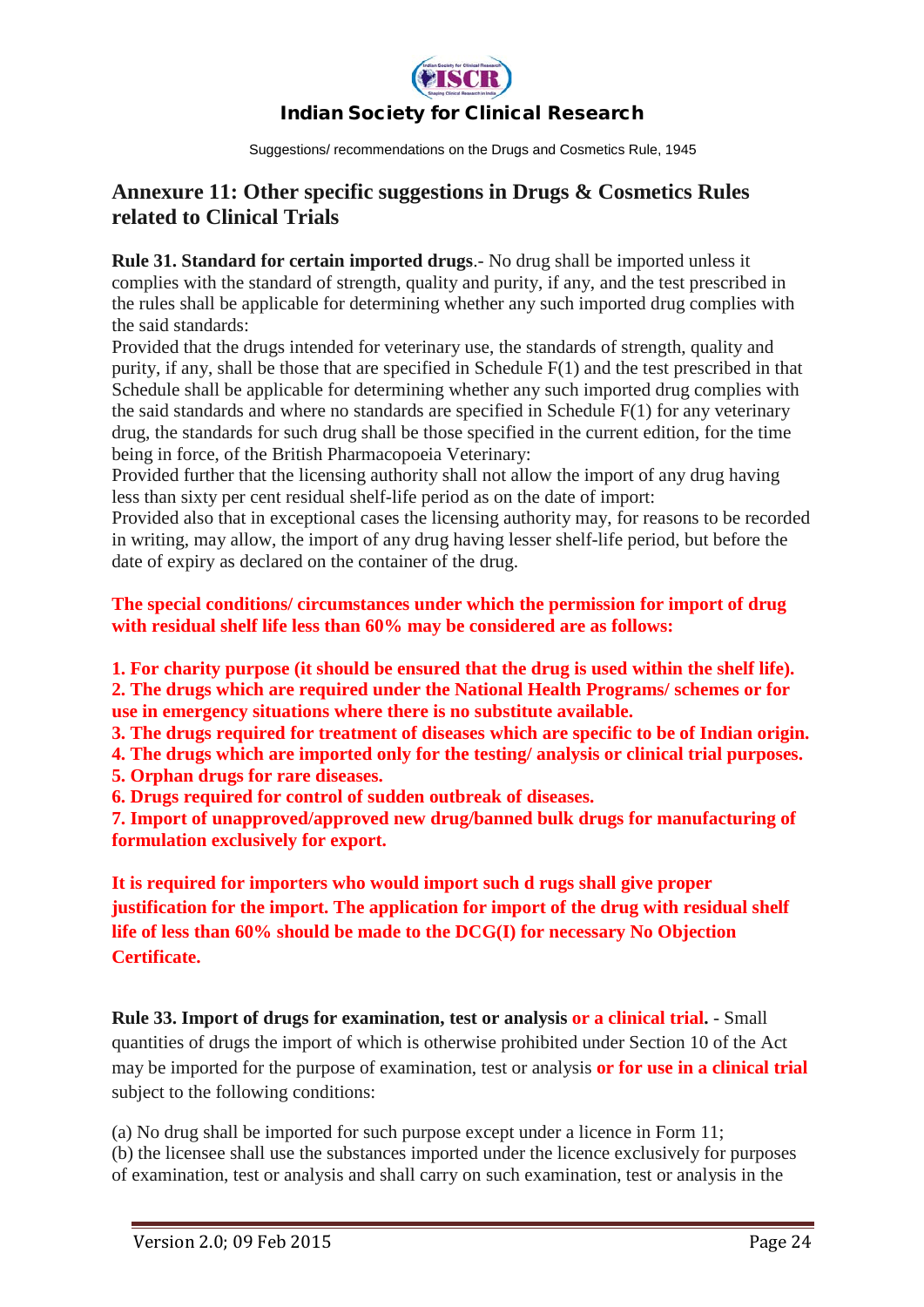

Suggestions/ recommendations on the Drugs and Cosmetics Rule, 1945

place specified in the licence, or in such other places as the licensing authority may from time to time authorize ;

(c) the licensee shall allow any Inspector authorized by the licensing authority in this behalf to enter, with or without prior notice, the premises where the substances are kept, and to inspect the premises, and investigate the manner in which the substances are being used and to take samples thereof ;

(c) the licensee shall keep a record of, and shall report to the licensing authority, the substances imported under the licence, together with the quantities imported, the date of importation, and the name of the manufacturer;

(d) the licensee shall comply with such further requirements, if any, applicable to the holders of licences for examination, test or analysis **or clinical trial** as may be specified in any rules subsequently made under Chapter III of the Act and of which the licensing authority has given to him not less than one month's notice.

#### **Rule 34. Application for licence for examination, test or analysis or for clinical trial. -**

(1) An application for a licence for examination, test or analysis **or for a clinical trial** shall be made in Form 12 and shall be made or countersigned by the head of the institution in which, or by a proprietor or director of the company or firm by which the examination, test or analysis **or clinical trial** will be conducted.

(2) The licensing authority may require such further particulars to be supplied as he may consider necessary.

(3). Every application in Form 12 shall be accompanied by a fee of one hundred rupees for a single drug and an additional fee of fifty rupees for each additional drug.

(4). The fees shall be paid through a challan in the Bank of Baroda, Kasturba Gandhi Marg, New Delhi - 110 001 or any other branch or branches of Bank of Baroda, or any other Bank, as notified, from time to time, by the Central Government, to be credited under the Head of Account "0210- Medical and Public Health, 04-Public Health, 104-Fees and Fine.]

#### **Rule 35. Cancellation of licence for examination, test or analysis or for clinical trial. -** (1)

A licence for examination, test or analysis **or for clinical trial** may be cancelled by the licensing authority for breach of any of the conditions subject to which the licence was issued.

(2) A licensee whose licence has been cancelled may appeal to the Central Government within three months of the date of the order.

#### **PART VIII**

#### **MANUFACTURE FOR EXAMINATION, TEST OR ANALYSIS OR CLINICAL TRIALS**

**Rule 86. Conditions relating to manufacture for examination, test or analysis or clinical trials -** The provisions of Section 18 of the Act shall not apply to the manufacture of any drug in small quantities for the purpose of examination, test or analysis **or clinical trials** if the conditions prescribed in this Part are fulfilled.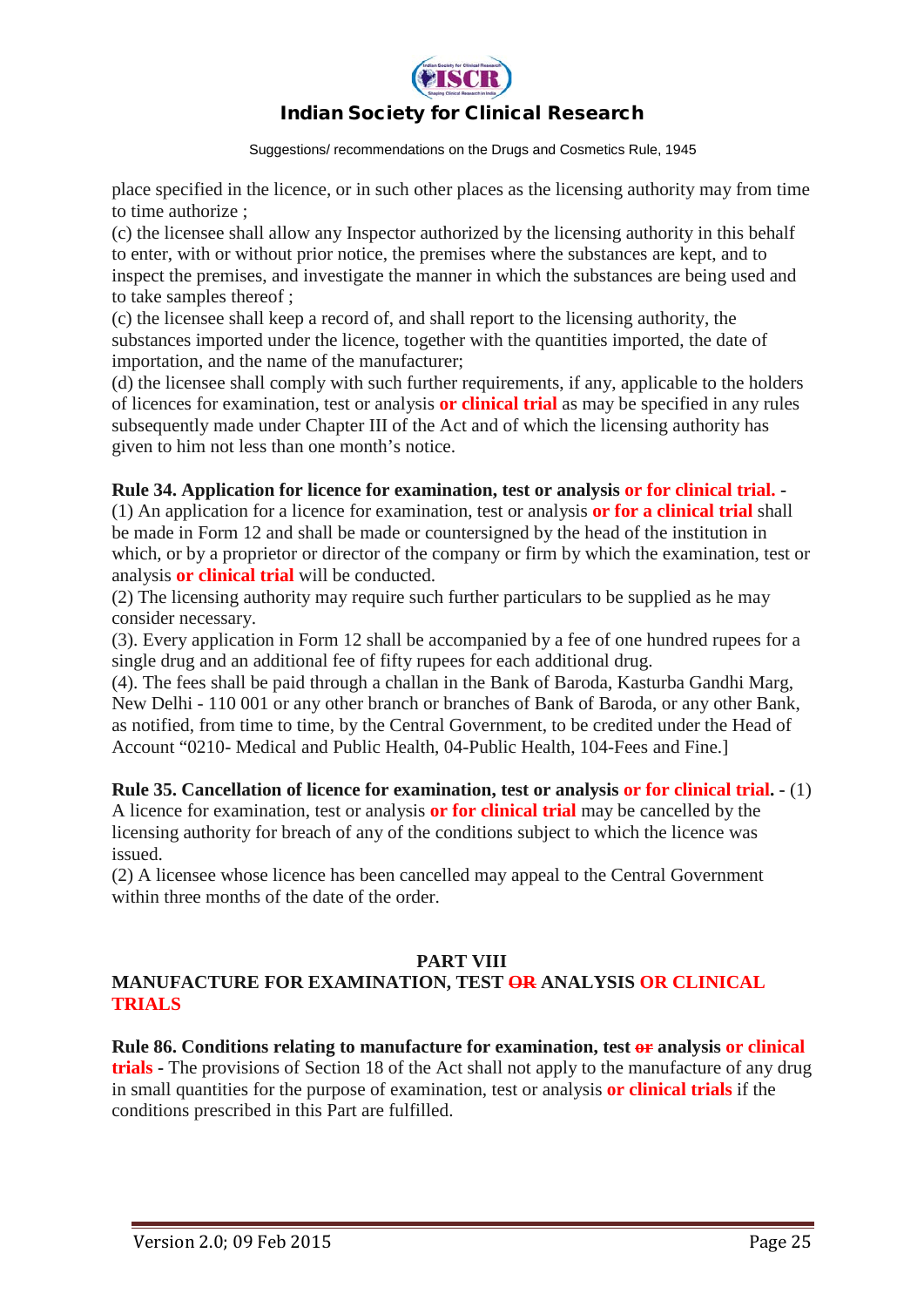

Suggestions/ recommendations on the Drugs and Cosmetics Rule, 1945

**Rule 87. Labelling-** Any drug manufactured for the purpose of examination, test or analysis **or clinical trials** shall be kept in containers bearing labels indicating the purpose for which it has been manufactured.

**Rule 88.** Labelling of drugs supplied to other persons- If any drug manufactured for the purpose of examination, test or analysis is supplied by the manufacturer to any other person, the container shall bear a label on which shall be stated the name and address of the manufacturer, the accepted scientific name of the substance if known, or if not known a reference which will enable the substance to be identified and the purpose for which it has been manufactured.

**Rule 89. Licence-** If the person proposing to manufacture a drug for the purpose of examination, test or analysis **or for use in clinical trials** does not hold a licence in Form 25 or Form 28 in respect of such drugs he shall before commencing such manufacture, obtain a licence in Form 29:

Provided that in the case of a drug the composition of which is such that the drug is not generally recognised among experts qualified by scientific training and experience to evaluate the safety of drugs as safe for use, no licence in Form 29 shall be granted unless the applicant produces a certificate from the "Licensing Authority" mentioned in Rule 21, to the effect that there would be no objection to such licence being granted.

**Rule 90. Form of Application**- (1) An application for a licence in Form 29 shall be made to the Licensing Authority appointed by the State Government for the purposes of this Part (hereafter in this Part reffered to as the Licensing Authority) in Form 30 and shall be made by or countersigned by the head of the institution in which, or a director of the firm or company by which, the substance will be manufactured.

2) Every application in Form 30 shall be accompanied by a fee of rupees two hundred and fifty.

**Rule 91. Duration of Licence**- A licence in Form 29 shall, unless sooner cancelled, be in force for a period of one year from the date of issue, and may thereafter be renewed for periods of one year at a time.

**Rule 92. Conditions of licence**.- A licence in Form 29 shall be subject to the following conditions

(a) the licensee shall use the drugs manufactured under the licence exclusively for purpose of examination, test or analysis **or for clinical trials**, and shall carry on the manufacture and examination, test or analysis **or clinical trials** at the place specified in the licence;

(b) the licensee shall allow an Inspector appointed under the Act to enter, with or without notice, the premises where the drugs are manufactured and to satisfy himself that only examination, test or analysis **or clinical trials** work is being conducted;

(c) the licensee shall keep a record of the quantity of drugs manufacured for examination, test or analysis **or for clinical trials** and of any person or persons to whom the drugs have been supplied;

(d) the licensee shall comply with such further requirements, if any, applicable to the holders of licences in Form 29 as may be specified in any Rules subsequently made under the Act and of which the Licensing Authority has given him not less than one month's notice;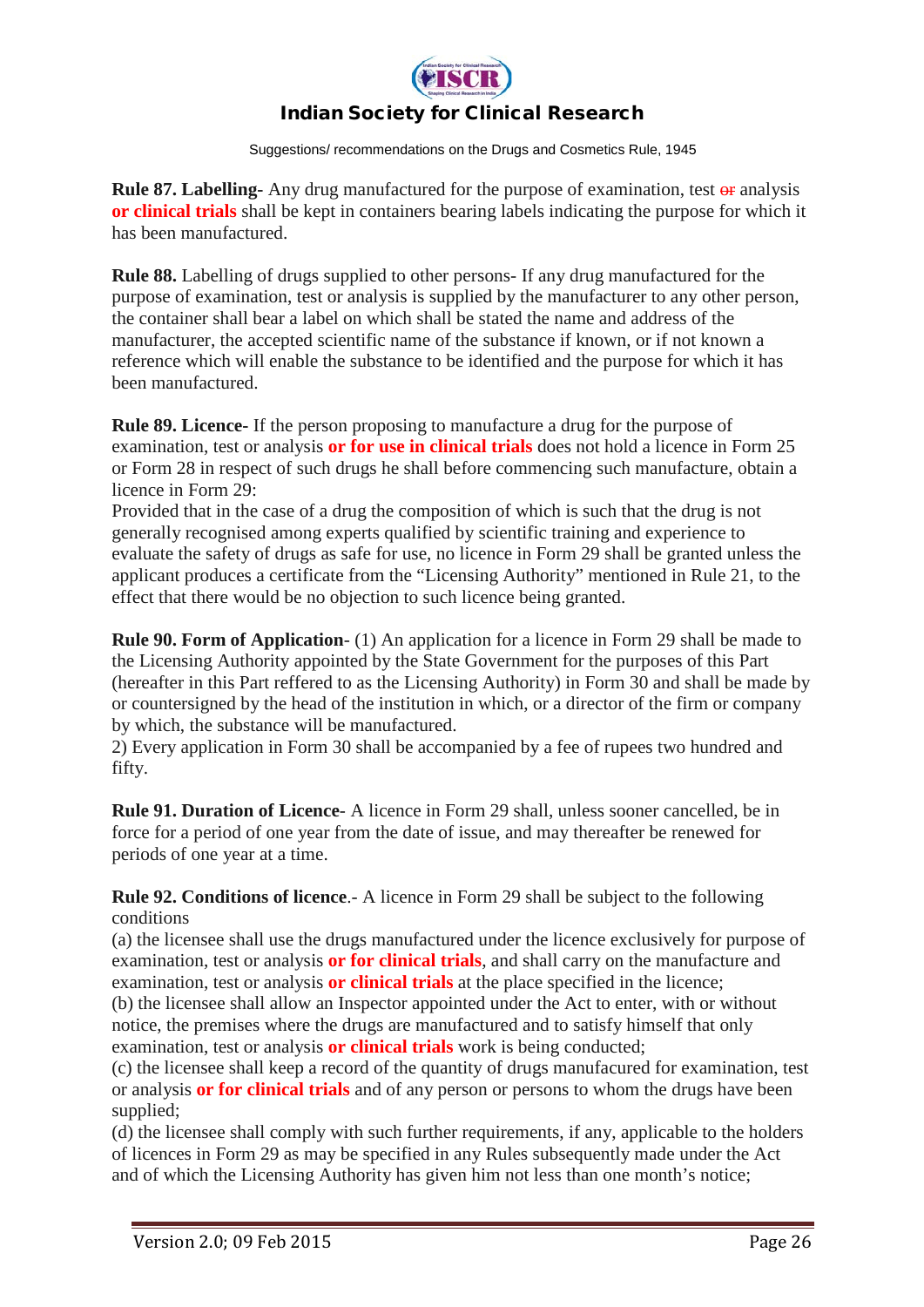

Suggestions/ recommendations on the Drugs and Cosmetics Rule, 1945

(e) the licensee shall maintain an Inspection Book to enable an Inspector to record his impressions and defects noticed.

**Rule 93. Cancellation of licences**- (1) The Licensing Authority may, after giving the licensee an opportunity to show cause why such an order should not be passed, by an order in writing stating the reasons therefor, cancel a licence issued under this Part, either wholly or in respect of some of the substances to which it relates, if, in his opinion, the licensee has failed to comply with any of the conditions of the licence or with any provision of the Act or Rules thereunder.

(2) A licensee whose licence has been suspended or cancelled may appeal to the State Government within three months from the date of the order.

**Rule 96. Manner of Labelling-** (1) Subject to the other provisions of these rules, the following particulars shall be either printed or written in indelible ink and shall appear in a conspicuous manner on the label of the innermost container of any drug and on every other covering in which the container is packed **for commercial use**, namely: -

(i) The name of the drug:

(A) For this purpose the proper name of the drug shall be printed or written in a more conspicuous manner than the trade name, if any which shall be shown immediately after or under the proper name and shall be-

(a) for drugs included in Schedule F or Schedule  $F(1)$ , the name given therein;

(b) for drugs included in the Indian Pharmacopoeia or the official pharmacopoeias and official compendia of drug standards prescribed in Rule 124, the name or synonym, specified in the respective official pharmacopoeias and official compendia of drug standards followed by the letters 'IP'. or, as the case may be, by the recognised abbreviations of the respective official pharmacopoeia and official compendia of drug standards;

(c) for drugs included in the National Formulary of India, the name or synonym specified therein followed by the letters 'N.F.I.' ;

(d) for other drugs, the international non-proprietary name, if any, published by the World Health Organisation or where an international non proprietary name is not published, the name descriptive of the true nature or origin of the substance.

**(e) for investigational drugs to be used in clinical trials, the investigator drug name/code/number should be included**

(ii) A correct statement of the net contents in terms of weight, measure, volume, number of units of contents, number of units of activity, as the case may be, and the weight, measure and volume shall be expressed in Metric system.

(iii) The content of active ingredients :- This shall be expressed -

(a) for oral liquid preperations in terms of the content per single dose, the dose being indicated in 5 millilitres :

Provided that where the dose is below 5 millilitres the contents of active ingredients may be expressed in terms of one millilitre 11[or fraction thereof:

Provided further that where the single dose is more than 5 millilitres, the content of active ingredients shall be expressed in terms of minimum single dose as approved by the licensing authority.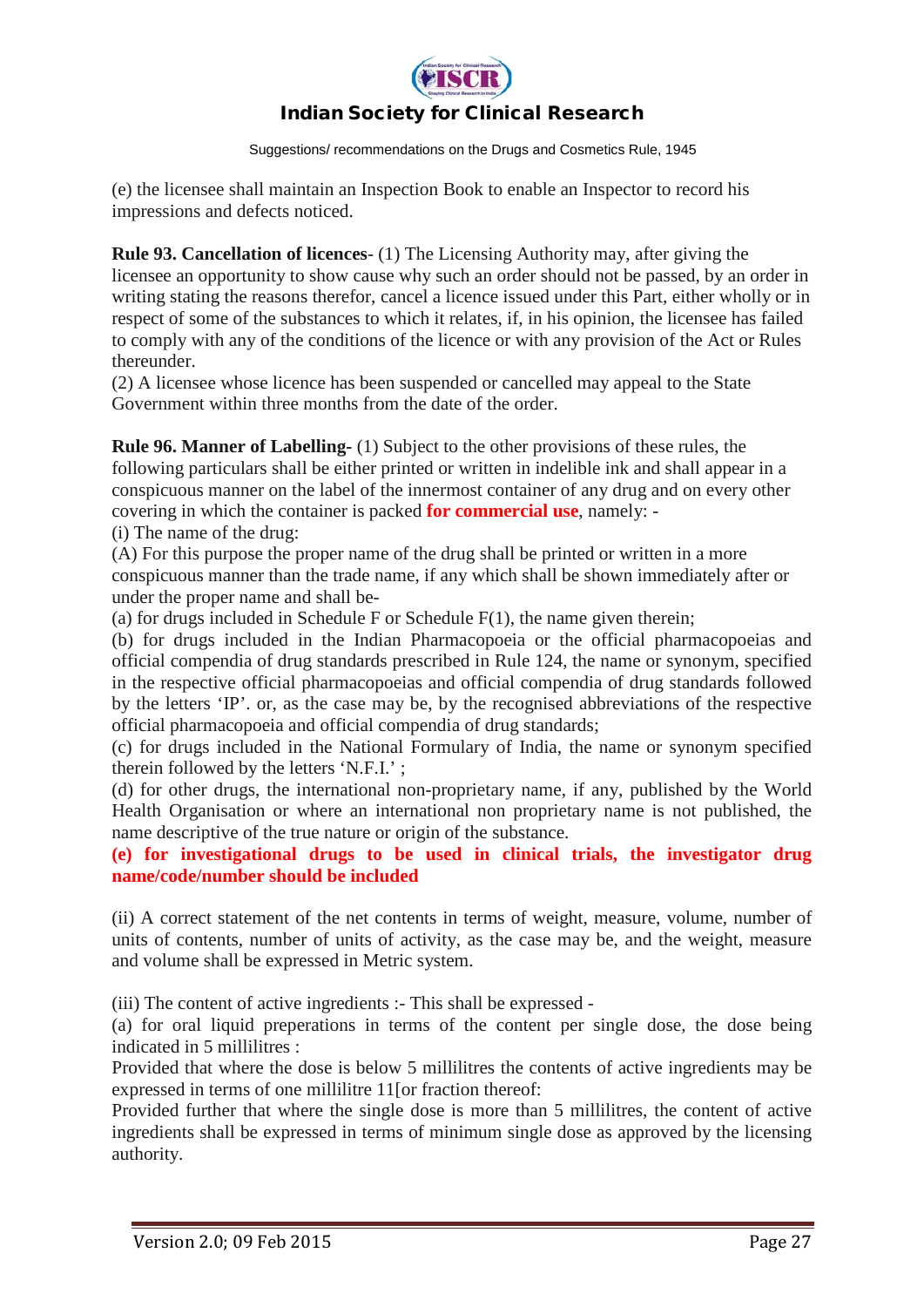

Suggestions/ recommendations on the Drugs and Cosmetics Rule, 1945

(b) for liquid parenteral preparations ready for administration, in terms of 1 millilitre or percentage by volume or per dose in the case of a single dose container : Provided that if the preparation is contained in an ampoule it will be enough if the composition is shown on the label or wrapper affixed to any package in which such ampoule is issued for sale;

(c) for drugs in solid form intended for parenteral administration in terms of units or weight per milligramme or gramme;

(d) for tablets, capsules, pills and the like, in terms of the content in each tablet, capsule, pill or other unit, as the case may be;

(e) for other preparations, in terms of percentage by weight or volume or in terms of unitage per gram or millilitre as the case may be ;

Provided that clause (iii) shall not apply to a pharmacopoeial preparation where the composition of such preparation is specified in the respective pharmacopoeia and to a preparation included in the National Formulary of India ;

(iv) The name of the manufacturer and the address of the premises of the manufacturer where the drug has been manufactured.

it shall be enough if only the name of the manufacturer and his principal place of manufacture is shown.

(v) A distinctive batch number, that is to say, the number by reference to which details of manufacture of the particular batch from which the substance in the container is taken are recorded and are available for inspection, the figure representing the batch number being preceded by the words 'Batch No.' or 'B.No. ' or 'Batch' or 'Lot No.' or 'Lot'.

Notes- (1) In the case of drugs manufactured by continuous process, like manufacture of magnesium sulphate, pharmaceutical chemicals, etc., the production resulting in one homogeneous mix of the finished products shall be considered as one "Batch".

(2) In the case of powders, liquid orals, ointments, etc., one "Batch Number" shall be assigned to all the containers filled from one homogeneous bulk.

(3) In the case of tablets, capsules, lozenges, troches, etc., one "Batch Number" shall be assigned to the products manufactured from one homogeneous mix ready for compression or filling.

(4) In the case of parenteral preparations sterilized by steam under pressure, one "Batch Number"shall be assigned to all containers filled from one homogeneous bulk solution and sterilized in one sterilizer load.

(5) In the case of containers of parenteral preparations filled from one homogeneous bulk

solution and sterilized in more than one sterlizer load, the "Batch Number" as is assigned to the homogeneous bulk solution, provided that samples are taken from all the sterilizer loads pass the sterility test, and are kept separate from one another until the report of the sterility test is available.

Explanation- For the purpose of chemical and other tests, representative samples from all containers filled from the homogeneous bulk solution should be taken.

(6) In the case of parenteral and other sterile products filled aseptically, a "Batch Number" shall be assigned to all containers filled from one homogeneous mix during one filling operation, the filling operation being completed in a period of not more than a day and during which no scheduled change in the filling assembly is made.

When containers are filled from one homogeneous mix in a number of filling operations, the "Batch Number" assigned to the containers filled in individual filling operations shall be the same "Batch Number" as is assigned to the homogeneous mix, provided the samples taken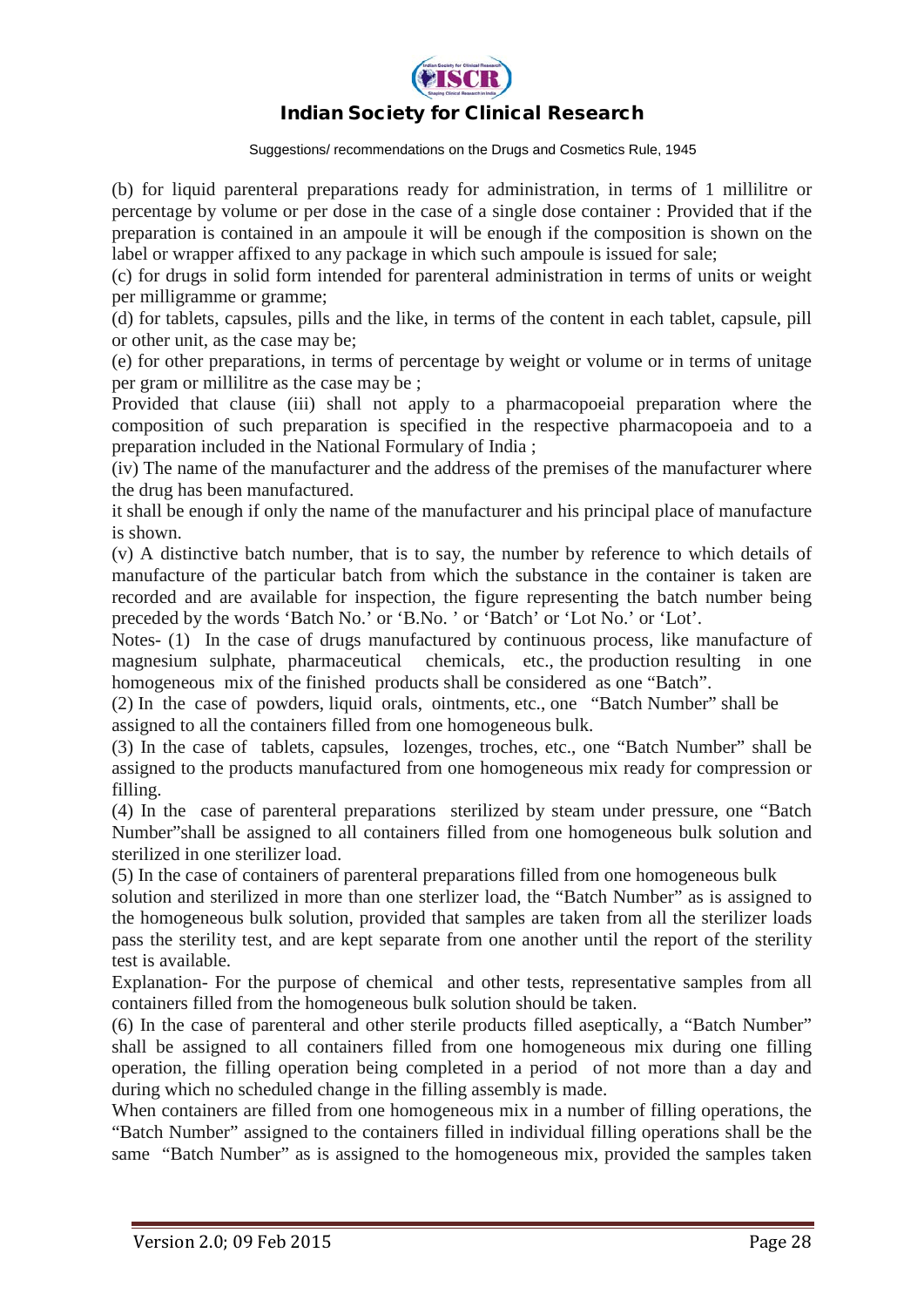

Suggestions/ recommendations on the Drugs and Cosmetics Rule, 1945

from all the different filling operations pass the sterility tests, and are kept separate from one another until the report of the sterility test is available.

Explanation- For the purpose of chemical and other tests, representative samples from all containers filled from the homogeneous mix should be taken.

(7) In the case of medicinal gases produced by a continuous process of operation a week's production from one tank load shall be considered as Batch;

(vi) Every drug manufactured in India shall bear on its label the number of the licence under which the drug is manufactured, the figure representing the manufacturing licence number being preceded by the words 'Manufacturing Licence Number ' or

'Mfg. Lic.No.' or 'M.L.'

(vii) Drugs specified in Schedule P and their preparations including combinations with other drugs shall bear on their labels the date of manufacture and the date of expiry of potency, and the period between the date of manufacture and the date of expiry shall not exceed that laid down in the said Schedule under the conditions of storages specified therein. Drugs and their preparations not included in Schedule P, shall bear on their labels the date of their manufacture and also the date of their expiry which shall not exceed sixty months from the date of manufacture:

Provided that this period may be extended by the Licensing Authority specified in

clause (b) of Rule 21 in respect of any specified drug if satisfactory evidence is produced by the manufacturer to justify such an extension.

(viii) drugs specified in Schedule C(I) and their preparations including combinations in other drugs shall bear on their labels (a) the date of manufacture, and (b) date of expiry of potency fixed by the manufacturer

Provided that drugs in bulk form included in Schedule C(1) which are not ready for use and not included in Schedule P need not bear on the label the date of expiry of potency].

Provided further that no reference shall be made to any other licence number granted by any authority outside India on any label or container or in any covering in which the container is packed or in any other matter or advertisement enclosed therewith.

(ix) Every drug intended for distribution to the medical profession as a free sample shall, while complying with the labelling provisions under clauses (i) to (viii), further bear on the label of the container the words 'Physician's sample-Not to be sold' which shall be overprinted.

#### **(x) Drug intended for use in clinical trials shall bear on label wordings 'For clinical trial use only-Not to be sold'**

(x**i**) If any preparation contains not less than 3 per cent by volume of alcohol the quantity of alcohol shall be stated in terms of the average percentage by volume of absolute alcohol in the finished products.

(x**ii**) In addition to the other particulars which are required to be printed or written under these rules, the label of innermost container of the following categories of drugs and every other covering in which the container is packed shall bear a conspicuous red vertical line on the left side running throughout the body of the label which should not be less than 1 mm in width and without disturbing the other conditions printed on the lable under these rules, namely:-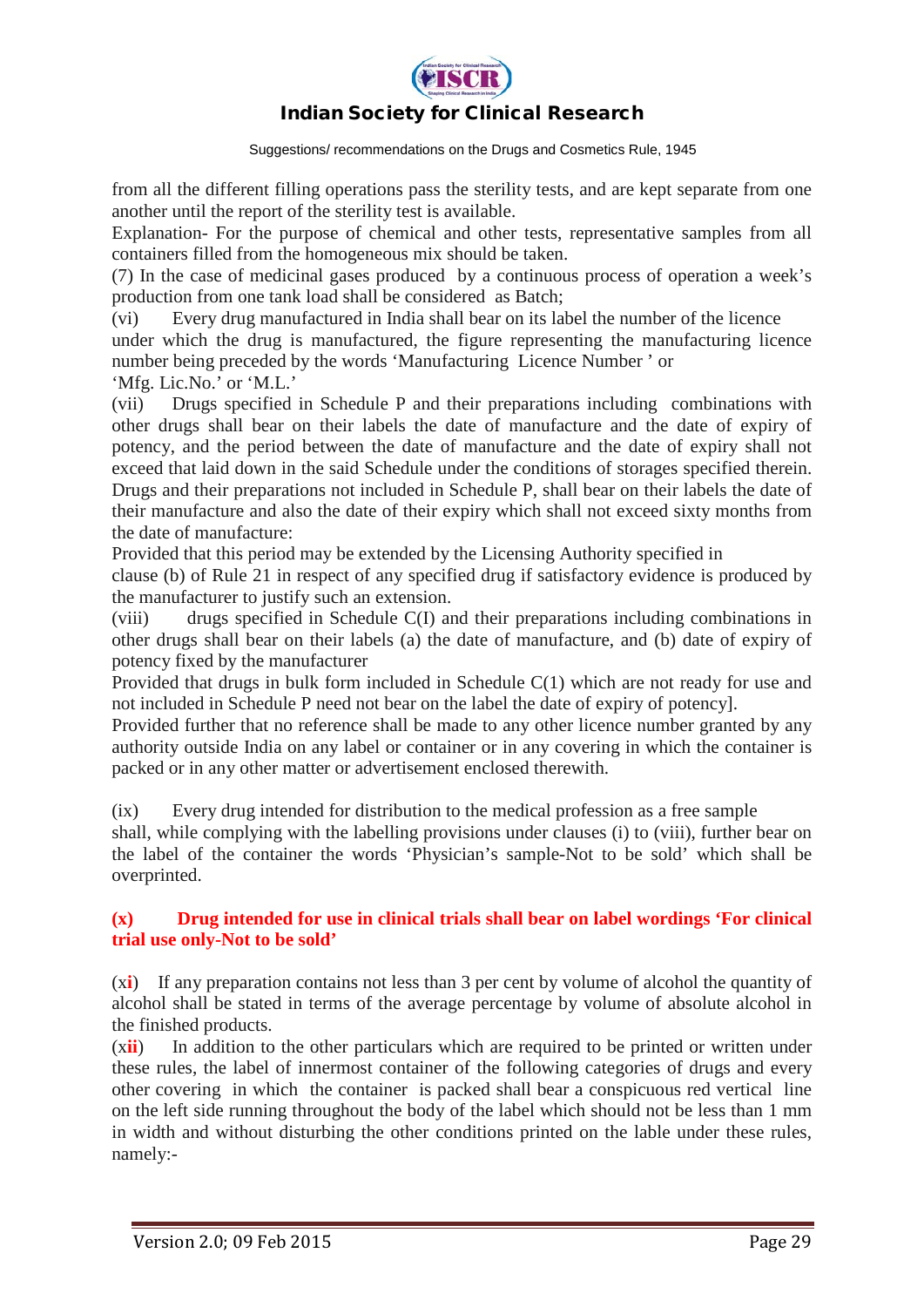

Suggestions/ recommendations on the Drugs and Cosmetics Rule, 1945

Narcotic analgesics, hypnotics, sedatives, tranquillisers, corti-costeriods, hormones, hypoglycemics, antimicrobials, antiepileptics, antidepressants, anticoagulants, anti-cancer the above list:

Provided that the provisions of this clause shall not apply to  $-$  (a) preparations intended for animal treatment;

(b) preparations intended for external use;

(c) Ophthalmic preparations and ear drops, and

(d) Sterile preparations such as sutures, surgical dressings and preparations intended for parenteral use.

(xii) Drugs and their preparations including combinations with other drugs imported into the country shall also bear on the label, the license number under which the drug is imported, preceded by the words "Import License" and the name and address of the importer.

(2) (i) The particulars to be printed or written on the label of a mechanical contraceptive shall be as specified in Schedule R.

(ii) The following particulars, in addition to those specified under sub-rule (1) shall be either printed or written in indelible ink and shall appear in a conspicuous manner on the label of the innermost container and on every other covering in which the container of a contraceptive, other than a mechanical contraceptive, is packed, namely-

(a) the date of manufacture;

(b) the date up to which the contraceptive is expected to retain its properties;

(c) the storage conditions necessary for preserving the properties of the contraceptive up to the date indicated in sub-clause (b):

Provided that for oral contraceptives it shall be sufficient to display on the lable of the container the date of manufacture only.

(3)(i) The particulars prescribed in sub-rule (1) shall be printed or written in indelible ink either on the label borne by a container or vaccine lymph or on a label or wrapper affixed to any package in which the container is issued for sale. The said particulars shall be indelibly marked on the sealed container of surgical ligature or suture or printed or written in indelible ink on the label enclosed therein.

(ii) Nothing in these rules shall be deemed to require the labelling of any transparent cover or of any wrapper, case or other covering used solely for the purpose of packing, transport or delivery.

(4) Where by any provision of these rules any particulars are required to be displayed on a label on the container such particulars may, instead of being displayed on a label, be etched, painted or otherwise indelibly marked on the container:

Provided that, except where otherwise provided in these rules, the name of the drug or any distinctive letters intended to refer to the drug shall not be etched, painted or otherwise indelibly marked on any glass container other than ampoules.

Explanation - For the purpose of this rule, the date of expiry shall be in terms of month and year and it shall mean that the drug is recommended till the last day of the

month. The date of expiry shall be preceded by the words 'Expiry date'.

#### **Rule 97. Labelling of medicines.**

(1) The container of a medicine for internal use shall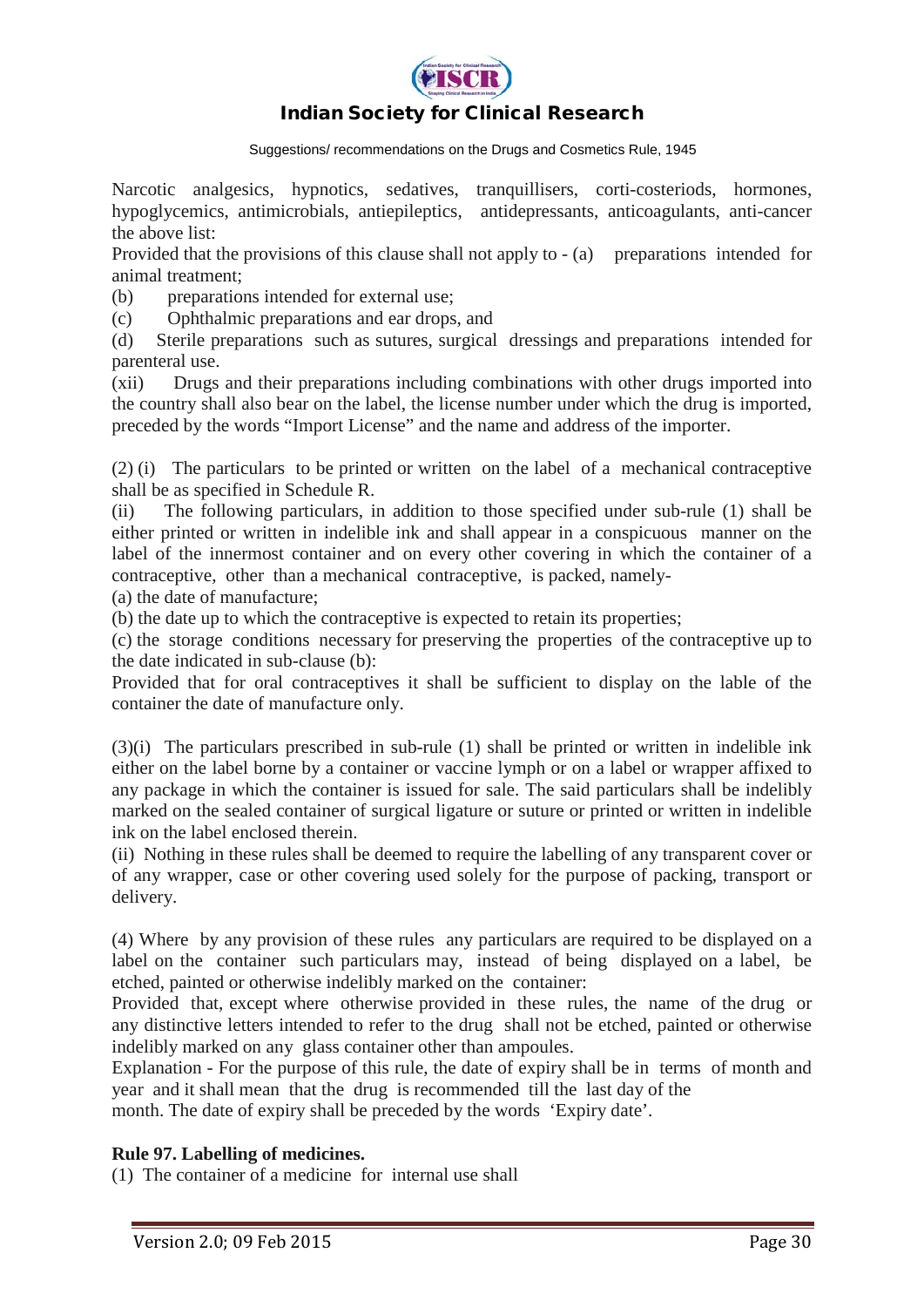

Suggestions/ recommendations on the Drugs and Cosmetics Rule, 1945

(a) if it contains a substance specified in Schedule G, be labelled with the words 'Caution: it is dangerous to take this preparation except under medical supervision' conspicuously printed and surrounded by a line within which there shall be no other words;

(b) if it contains a substance specified in Schedule H be labelled with the symbol Rx and conspicuously displayed on the left top corner of the label and be also labelled with the following words:

'Schedule H drug - Warning: To be sold by retail on the prescription of a Registered Medical Practitioner only';

(c) if it contains a substance specified in Schedule H and comes within the purview of the 19[Narcotic Drugs and Psychotropic Substances Act, 1985 (61 of 1985)] be labelled with the symbol NR<sub>x</sub> which shall be in red and conspicuously displayed on the left top corner of the label, and be also labelled with the following words:

'Schedule H drug - Warning: To be sold by retail on the prescription of a

Registered Medical Practitioner only';

(d) if it contains a substance specified in Schedule X, be labelled with the symbol XRx which shall be in red conspicuously displayed on the left top corner of the label, and be also labelled with the following words :-

'Schedule X drug - Warning: To be sold by retail on the prescription of a Registered Medical Practitioner only'.

(2) The container of an embrocation, liniment, lotion, ointment, antiseptic cream, liquid antiseptic or other liquid medicine for external application shall be labelled with the words in capital 'For External use only'.

(3) The container of a medicine made up ready only for treatment of an animal shall be labelled conspicuously with the words 'Not for human use; for animal treatment only' and shall bear a symbol depicting the head of a domestic animal.

(3A) The container of a medicine for treatment of food producing animals shall be labeled with the withdrawal period of the drug for the species on which it is intended to be used: Provided that if the specific withdrawal period has not been validated, the withdrawal period shall not be less than seven days for eggs or milk, twenty eight days for meat from poultry and mammals including fat and offal, five hundred degree days for fish meat.

Explanation:- For the purpose of this Rule, the withdrawal period is the period of interval between the last administration of a veterinary medicine to animals under the normal conditions of use and the production of food stuff from such animals to ensure that food stuffs do not contain residues in quantities in excess of the maximum residue limits laid down.

(4) The container of a medicine prepared for treatment of human ailments shall if the medicine contains industrial methylated spirit, indicate this fact on the label and be labelled with the words:

"For External use only"

(5) Substances specified in Schedule X in bulk form shall bear a label wherein the symbol as specified in sub-rule (1) shall be given conspicuously in red letters.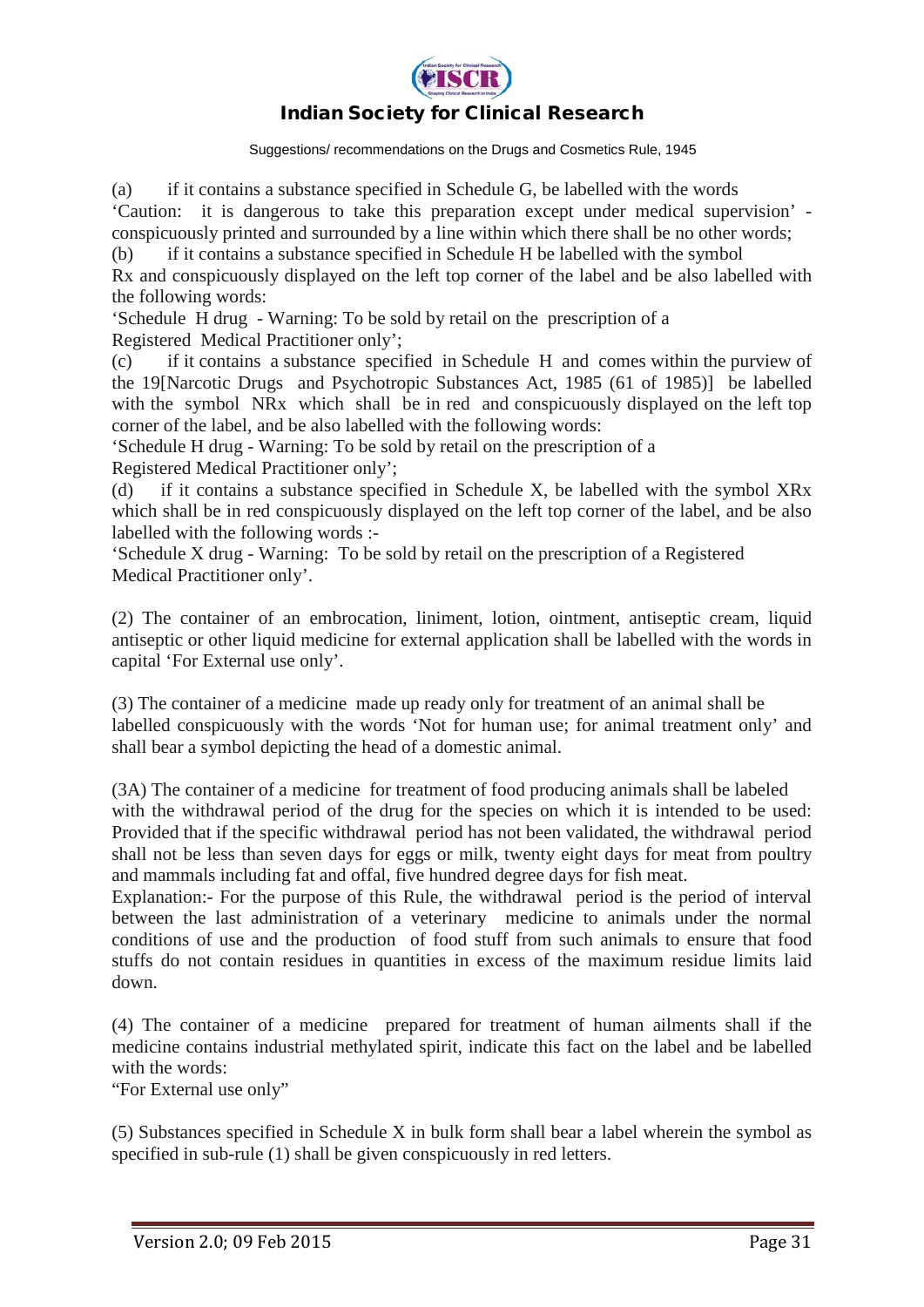

Suggestions/ recommendations on the Drugs and Cosmetics Rule, 1945

**Rule 102.** Non-Sterile Surgical Ligature and Suture. - Every container of, and wrapper enclosing surgical ligature or suture other than a ligature or suture offered or intended to be offered for sale as sterile, shall bear a label on which are printed or written in a conspicuous manner in indelible red ink the words "Non sterile surgical ligature (suture) - not to be used for operations upon the human body unless efficiently sterilized."

#### **Rule 103.**

(1) (Omitted)

(2) The name and address of the manufacturer shall be printed on the label of the container of a patent or proprietary medicine.

(3) The true formula or list of the ingredients shall be printed or written in indelible ink on the outer label of every package containing patent or proprietary medicine.

**Rule 104.** Use of letter I.P. etc. The letters 'I.P.' and recognised abbreviations of pharmacopoeias and official compendia of drugs standards prescribed under these rules shall be entered on the label of the drug only for the purpose of indicating that the drug is in accordance with standards set out in the Indian Pharmacopoeia or in any such pharmacopoeia or official compendium of drug standards recognised under the Rules.

**Rule 104-A.** Prohibition against altering inscriptions on containers, labels or wrappers of drug. -No person shall alter, obliterate or deface any inscription or mark made or recorded by the manufacturer on the container, label or wrapper of any drug **for use either for commercial sale or clinical trials or for any purpose approved by the licensing authority**:

Provided that nothing in this rule shall apply to any alteration, any inscription or mark made on the container, label, or wrapper of any drug at the instance or direction or with the permission of the Licensing Authority.

**Rule 122-DA.** Application for permission to conduct clinical trails trials for New Drug / Investigational New Drugs.-

(1) No clinical trial for a new drug, whether for clinical investigation or any clinical experiment by any institution, shall be conducted except under, and in accordance with, the permission, in writing, of the Licensing Authority defined in clause (b) of Rule 21.

(2) An application for grant of permission to conduct.-

(a) human clinical trials (Phase-I) on a new drug shall be made to the Licensing Authority in Form 44 **or Form 44A** accompanied by a fee of fifty thousand rupees and such information and data as required under Schedule Y;

(b) exploratory clinical trials (Phase-II) on a new drug shall be made on the basis of data emerging from Phase-I trial, accompanied by a fee of twenty-five thousand rupees;

(c) confirmatory clinical trials (Phase –III) on a new drug shall be made on the basis of the data emerging from Phase-II and where necessary data emerging from Phase-

I also, and shall be accompanied by a fee of twenty-five thousand rupees;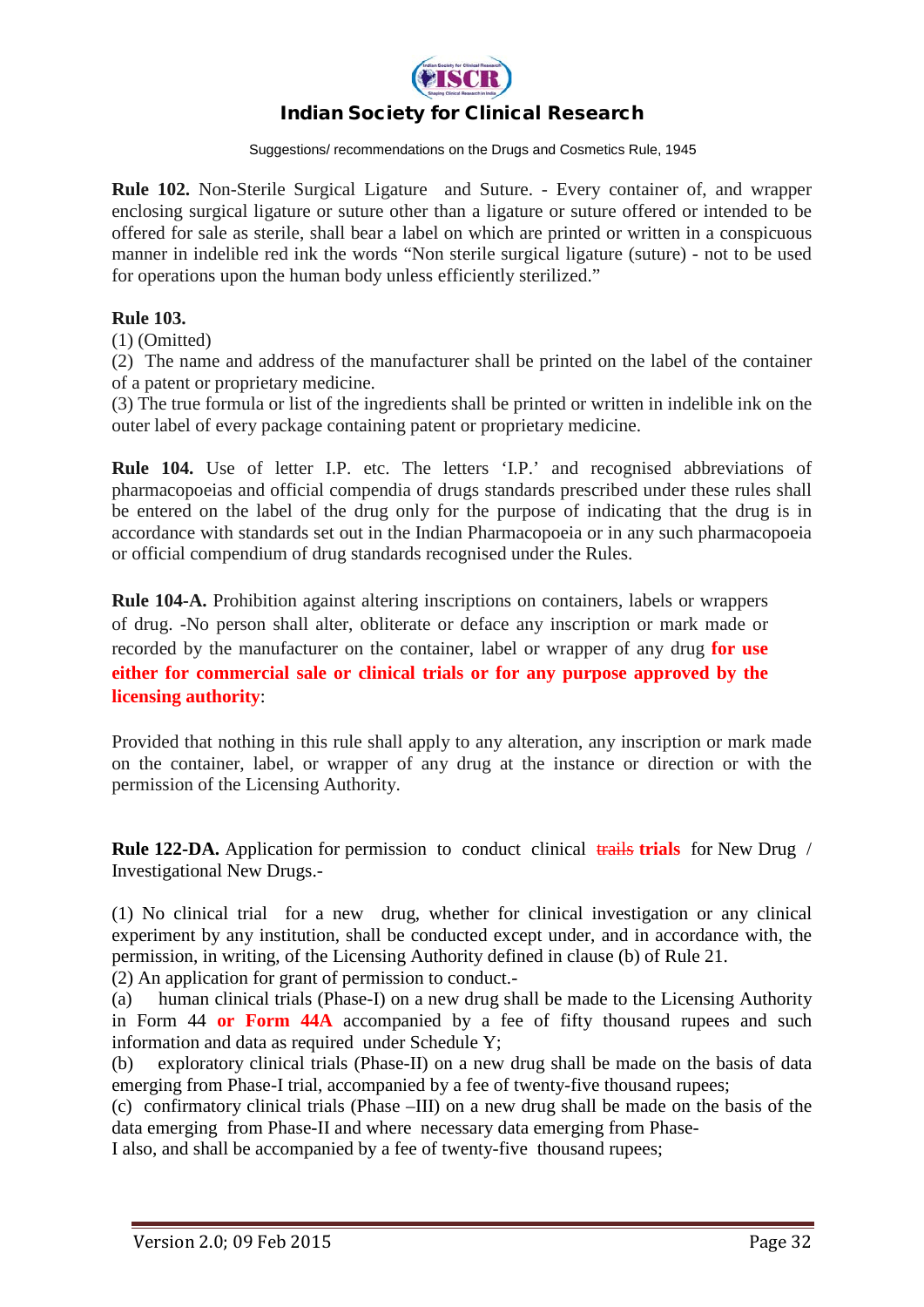

Suggestions/ recommendations on the Drugs and Cosmetics Rule, 1945

Provided that no separate fee shall be required to be paid along with application for import/ manufacture of a new drug based on successful completion of phases clinical trials by the applicant:

Provided further that no fee shall be required to be paid along with the application by Central Government or State Government Institutes involved in clinical research for conducting trials for academic or research purposes.

(3) The licensing Authority after being satisfied with the clinical trials, shall grant permission in Form 45 or Form 45-A **or Form 45AA** or Form 46 or Form 46-A, as the case may be, subject to the conditions stated therein:

Provided that the Licensing Authority shall, where the data provided on the clinical trials is

inadequate, intimate the applicant in writing, within **six four** months, from the date of such intimation or such extended period, not exceeding a further period of **six four** months, as the Licensing Authority may, for reasons to be recorded in writing, permit, intimating the conditions which shall be satisfied before permission could be considered.

Explanation:- For the purpose of these rules Investigational New Drugs means a new chemical

entity or a product having therapeutic indication but which have never been earlier tested on human beings.

**122-DAA. Definition of Clinical trial.** 

**– For the purpose of this Part, "Clinical trial" means a systematic study of new drug(s) in human subject(s) to generate data for discovering and/or verifying the clinical pharmacological (including pharmacodynaic and pharmacokinetic) and/or adverse effects with the objective of determining safety and/or efficacy of the new drug.**

**For the purpose of this part, "Clinical trial" means-**

**(i) in respect of drugs, any systematic study of investigational new drug or bioavailability or bioequivalence study in human participants to generate data for discovering or verifying its clinical, pharmacological, including pharmacodynamic and pharmacokinetic, or adverse effects with the objective of determining safety, efficacy or tolerance of the drug;** 

**(ii) in respect of cosmetics, the systematic study, including dermatological study of any new cosmetic on human participants to generate data for discovering or verifying its adverse effects with the objective of determining safety, efficacy or tolerance of the cosmetic;** 

**(iii) in respect of medical devices, the systematic clinical investigation or study of an investigational medical device or a new medical device in, or on human participants to assess the safety or performance or effectiveness of the medical device.**

**Rule 122 DAC.** (1) Permission to conduct clinical trial:- The Licensing Authority as defined in clause (b) of Rule 21, on being satisfied that the data submitted along with the application in support of the proposed clinical trial is adequate in all respects, issue permission for conduct of clinical trial, subject to the following conditions, namely:-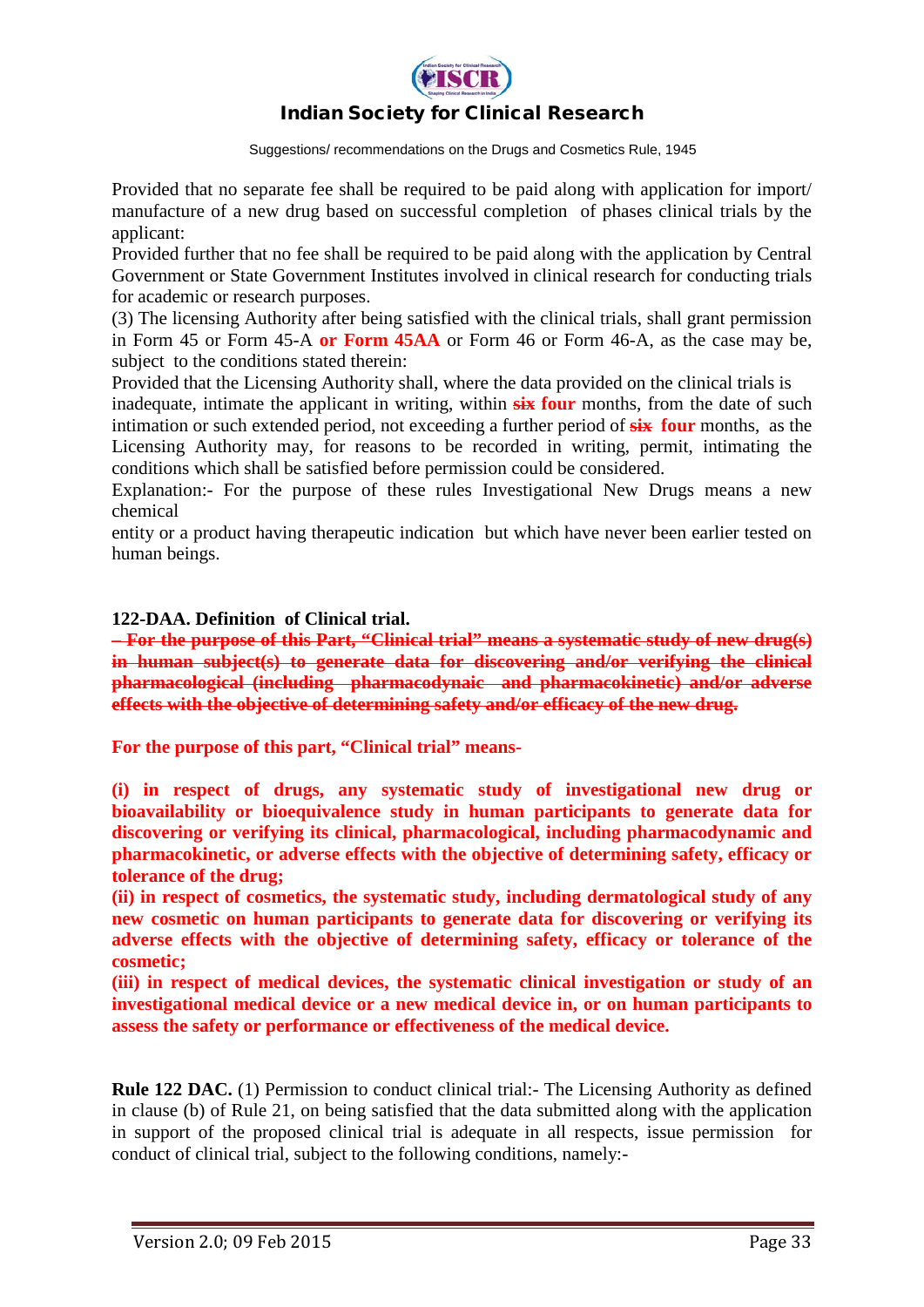

Suggestions/ recommendations on the Drugs and Cosmetics Rule, 1945

(a) Clinical trial sh all be conducted in complian ce with the approved pr otocols, requirements of Schedule Y annexed to these rules, Good Clinical Practice Guidelines for conduct of clinical trials in India and other applicable regulations;

(b) Approval of the Ethics Committee shall be obtained before initiation of the study; (c) Clinical trial shall be registered at Clinical Trials Registry of India before enrolling the first patient for the study;

(d) Annual status report of each clinical trial, as to whether it is ongoing, completed or terminated, shall be submitted to the Licensing Authority and in case of termination of any clinical trial the detailed reasons for the same shall be communicated to the said Licensing Authority;

(e) Any report of serious adverse event occurring during clinical trial to the subject, after due analysis, shall be forwarded within ten days of its occurrence as per Appendix XI and in compliance with the procedures prescribed in Schedule Y;

(f) In case of an injury or death during the clinical trial to the subject of the clinical trial the applicant shall provide complete medical management and compensation in the case of trial related injury or death in accordance with Rule 122 DAB and the procedures prescribed under Schedule Y, and the details of compensation provided in such cases shall be intimated to the Licensing Authority within thirty days of the receipt of the order of the said authority;

(g) The premises of Sponsor including their employees, subsidiaries and branches, their agents, contractors and sub-contractors and clinical trial sites shall be open to inspection by th e officers author ized by the Central Dr ugs Standard Control Organization, who may be accompanied by an officer of the State Drug Control Authority concerned, to verify compliance to the requirements of Schedule Y, Good Clinical Practices guidelines for conduct of clinical trials in India and other applicable regulations;

(h) The Sponsor including their employees, subsidiaries and branches, their agents, contractors and sub-contractors and clinical trial sites and the investigator shall allow officers authorized by the Central Drug Standard Control Organization, who may be accompanied by an officer of the State Drug Control Authority concerned, to enter with or without prior notice, any premises of sponsor including their employees, subsidiaries and branches, their agents, contractors and sub-contractors and clinical trial sites to inspect, search and seize any record, data, document, books, investigational drugs etc. related to clinical trials and provide adequate replies to any queries raised by the inspecting authority in relation to the conduct of clinical trial;

(2) Notwithstanding the conditions specified in sub-Rule (1), the Licensing Authority, on being satisfied that the data submitted along with the application in support of the proposed clinical trial is adequate in all respect, may also impose such additional conditions for issuance of permission in respect of specific clinical trials, if considered necessary, regarding the objective, design, subject population, subject eligibility, assessments, conduct and treatment of such clinical trial.

(3) If any Sponsor including their employees, subsidiaries and branches, their agents, contractors and sub-contractors, Investigators conducting clinical trial and clinical trial sites fail to comply with any of the above conditions, the Licensing Authority, may, after giving an opportunity to show cause why such an order should not be passed, by an order in writing stating the reasons thereof,-

(a) Issue warning letter giving details of deficiency found during the inspection, which might affect the right or well-being of the clinical trial subject or the validity of the study conducted at that site;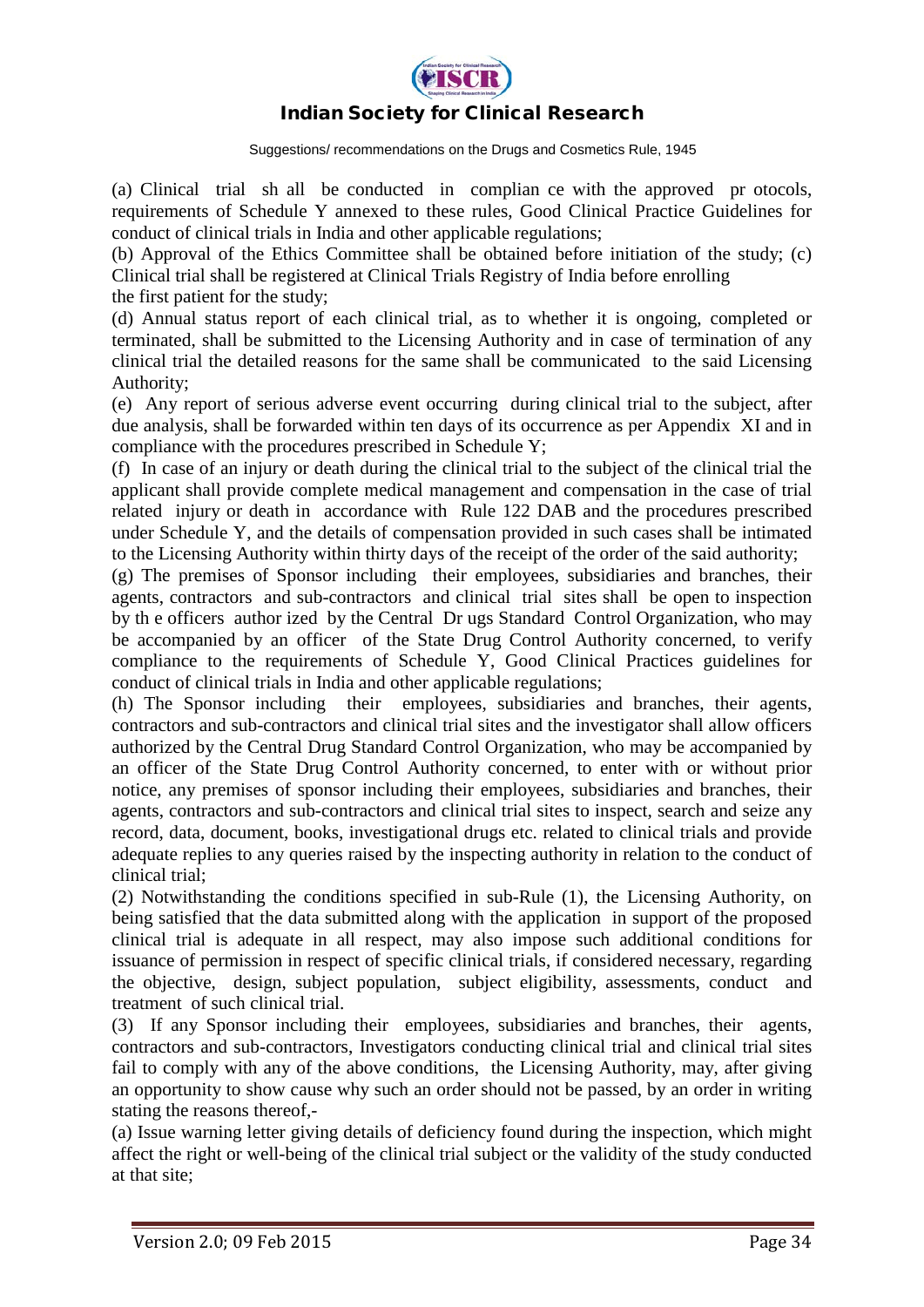

Suggestions/ recommendations on the Drugs and Cosmetics Rule, 1945

(b) Recommend that study may be rejected or discontinued; (c) Suspend or cancel the clinical trial permission;

(d) Debar the Investigator(s), Sponsor including their employees, subsidiaries and branches, their agents, contractors and sub-contractors to conduct any clinical trial in future. The Sponsor including their employees, subsidiaries and branches, their agents, contractors and sub-contractors and clinical trial Investigators, against whom action as mentioned in sub-Rule (3) has been taken by the Licensing Authority, may, within ninety days of the receipt of the copy of the order of the Licensing Authority prefer an appeal to the Central Government, and the Central Government may, after giving such appellant an opportunity of being heard, confirm, reverse or modify such order.

**Rule 122-DB** . Suspension or cancellation of Permission/Approval.- If the importer or manufacturer under this Part fails to comply with any of the conditions of the permissions or approval, the Licensing Authority may, after giving an opportunity to show cause why such an order should not be passed, by an order in writing stating the reasons therefore, suspended or cancel it.

**Rule 122-DC**. Appeal.- Any person aggrieved by an order passed by the Licensing Authority under this Part, may within sixty days from the date of such order, appeal to the Central Government, and the Central Government may, after such enquiry into the matter as is considered necessary, pass such order in relation thereto as it thinks fit.

**Rule 122 DD.** Registration of Ethics Committee:-

(1) No Ethics Committee shall review and accord its approval to a clinical trial protocol without prior registration with the Licensing Authority as defined in clause (b) of Rule

21: Provided that any Ethics Committee, existing on the date of commencement of the Drugs and Cosmetics (Third Amendment) Rules, 2013, who has already reviewed and accorded approval to clinical trial protocol, shall obtain registration within a period of forty-five days from the date of commencement of Drugs and Cosmetics (Third Amendment) Rules, 2013.

(2) An application for registration of Ethics Committee shall be made to the Licensing Authority in accordance with the requirements as specified in the Appendix VIII of Schedule Y.

(3) The Licensing Authority after being satisfied that the requirements have been complied with, may grant registration to the Ethics Committee subject to such conditions as may be stated therein.

(4) The Ethics Committee shall review and accord its approval to a clinical trial and also carry ongoing review of the trial at appropriate intervals, as specified in Schedule Y, and the Good Clinical Practice Guidelines for Clinical Trials in India and other applicable regulatory requirements for safeguarding the rights, safety and well-being of the trial subjects.

(5) In the case of any serious adverse event occurring to the clinical trial subjects during the clinical trial, the Ethics Committee shall analyze and forward its opinion as per procedure specified under APPENDIX XII of Schedule Y.

(6) The Ethics Committee shall allow inspectors or officials authorized by the Central Drugs Standard Control Organization to enter its premises to inspect any record, data or any document related to clinical trial and provide adequate replies to any query raised by such inspectors or officials, as the case may be in relation to the conduct of clinical trial.